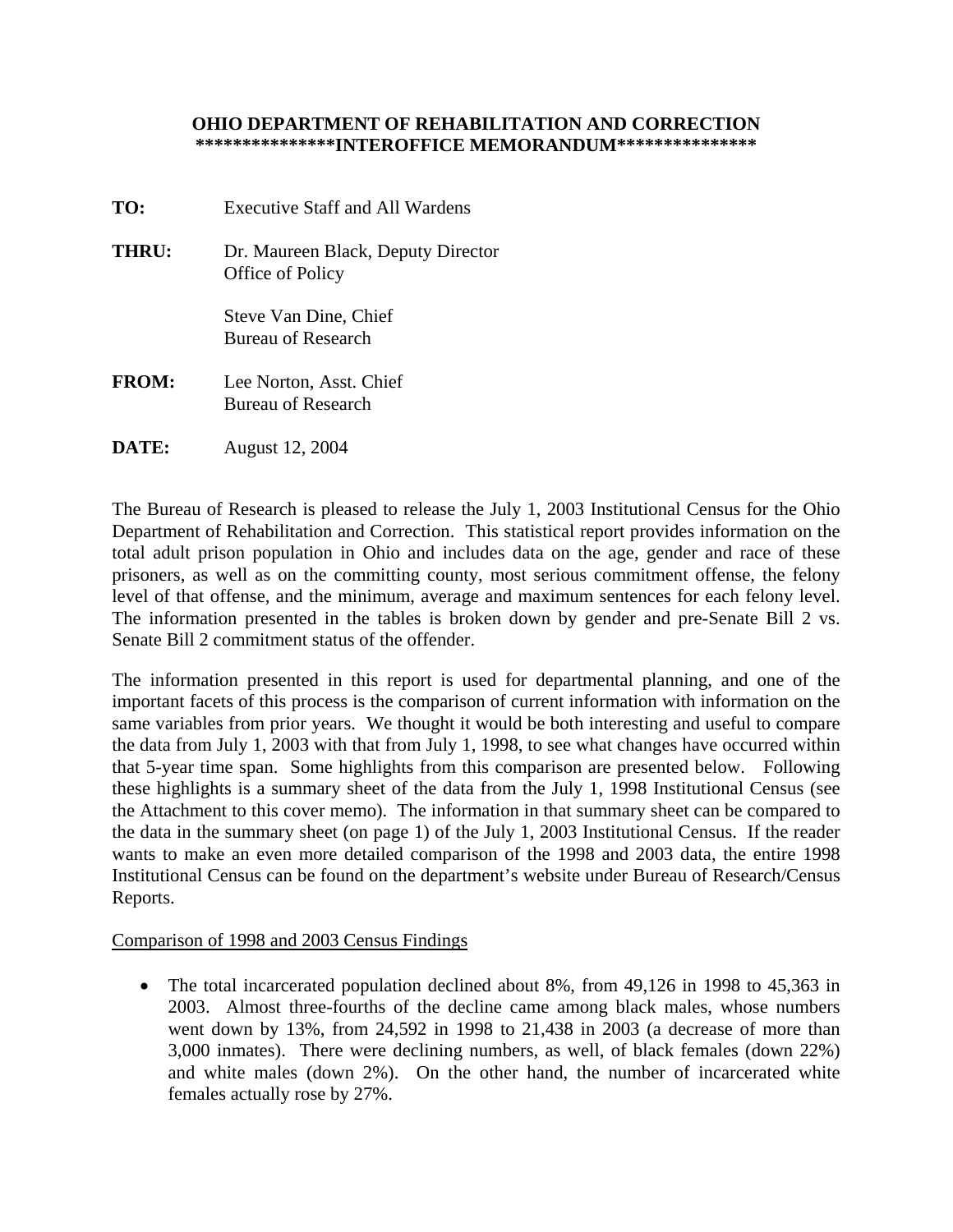- The average age of the incarcerated population increased by about 13 months for males and 10 months for females. There was a notable split between the population 44 and younger, and those 45 and older. Every five year age grouping among the total population between the ages of 15 and 44 showed a decline between 1998 and 2003, whereas every five year age grouping for inmates 45 and older showed an increase. So while the population aged 15-44 decreased by 13% between 1998 and 2003, the population 45 and older increased by 23%.
- The percent of the incarcerated population committed from the six most populated counties (Cuyahoga, Franklin, Hamilton, Lucas, Montgomery and Summit) declined by 14%. Half of that decline came in Cuyahoga County (where there were 2,128 fewer commitments) and another fourth in Hamilton County (with 1,156 fewer commitments).
- Differences in the most serious conviction offense between inmates in the 1998 and 2003 populations were mixed. The largest declines were among those inmates who were committed on a property crime (down 32%) or a burglary offense (down 28%). Inmates committed on a crime against another person, excluding sex offenses, decreased by 12%, while those committed on a firearm offense declined 11%. The number of inmates committed on a drug offense remained almost unchanged, while those committed on a sex offense went up by 14%.
- Finally, the number of inmates in the population who were committed for driving under the influence more than quadrupled (from 55 to 255) between 1998 and 2003, due to the enactment of a felony DUI law in late 1996 and the expansion of felony penalties under that law in 2000.
- As expected, the number of inmates committed on a pre-Senate Bill 2 offense continues to decline. While they comprised almost three-fourths (74%) of the population in 1998, they made up less than one-third (31%) of the population in 2003.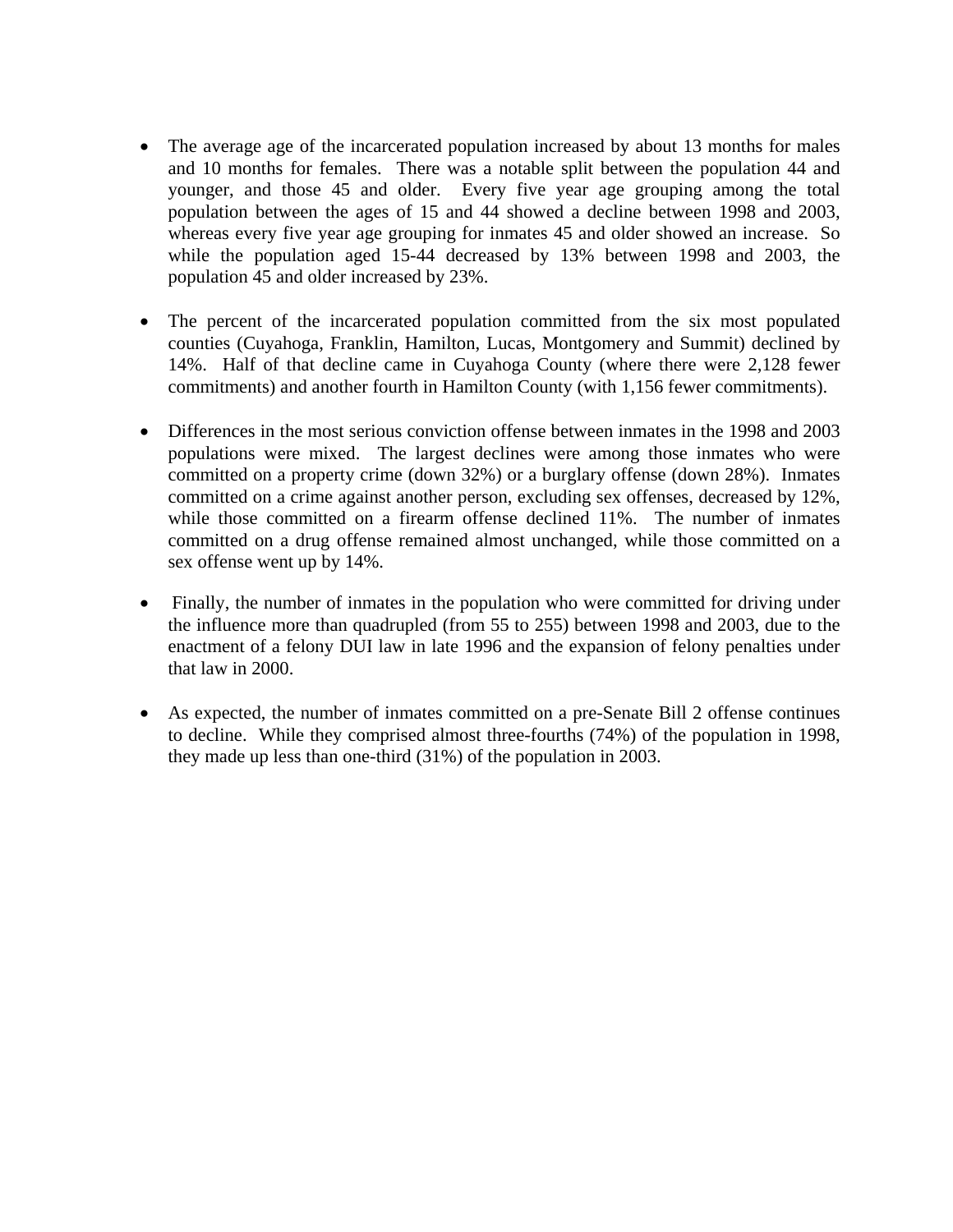# Attachment to August 12, 2004 Cover Memo:

#### **JULY 1, 1998 CENSUS OF ODRC INSTITUTIONAL POPULATION, DEMOGRAPHIC AND OFFENSE SUMMARY**

### **GENDER: MALE = 46,217 (94.1%) FEMALE = 2,909 (5.9%) TOTAL = 49,126 (100.0%)**

| OHIO COUNTIES WITH THE HIGHEST NUMBER OF | <b>MALE</b> |               |       | <b>FEMALE</b> | <b>TOTAL</b> |        |
|------------------------------------------|-------------|---------------|-------|---------------|--------------|--------|
| <b>COMMITTED INMATES</b>                 | N           | %             | N     | %             | N            | %      |
| <b>CUYAHOGA</b>                          | 10.637      | 23.02         | 665   | 22.86         | 11,302       | 23.01  |
| <b>FRANKLIN</b>                          | 4,563       | 9.87          | 260   | 8.94          | 4,823        | 9.82   |
| <b>HAMILTON</b>                          | 5,407       | 11.70         | 320   | 11.00         | 5,727        | 11.66  |
| <b>LUCAS</b>                             | 2,430       | 5.26          | 151   | 5.19          | 2,581        | 5.25   |
| <b>IMONTGOMERY</b>                       | 2,688       | 5.82          | 166   | 5.71          | 2.854        | 5.81   |
| <b>SUMMIT</b>                            | 2,635       | 5.70          | 211   | 7.25          | 2,846        | 5.79   |
| <b>ALL OTHERS</b>                        | 17,857      | 38.64         | 1,136 | 39.05         | 18,993       | 38.66  |
|                                          |             |               |       |               |              |        |
| <b>ALL INCARCERATED OFFENDERS</b>        | 46,217      | <b>100.00</b> | 2,909 | 100.00        | 49.126       | 100.00 |

| RACE/ETHNICITY OF INCARCERATED OFFENDERS | <b>MALE</b> |        |       | <b>FEMALE</b> | <b>TOTAL</b> |        |
|------------------------------------------|-------------|--------|-------|---------------|--------------|--------|
|                                          | N           | %      | N     | %             | N            | %      |
| <b>BLACK</b>                             | 24.592      | 53.21  | 1.619 | 55.65         | 26,211       | 53.35  |
| <b>WHITE</b>                             | 20,540      | 44.44  | 1.241 | 42.66         | 21,781       | 44.34  |
| <b>HISPANIC</b>                          | 944         | 2.04   | 45    | 1.55          | 989          | 2.01   |
| WHITE HISPANIC                           | 782         | 1.69   | 44    | 1.51          | 826          | 1.68   |
| <b>BLACK HISPANIC</b>                    | 162         | 0.35   |       | 0.03          | 163          | 0.33   |
| <b>NATIVE AMERICAN</b>                   | 75          | 0.16   |       | 0.07          | 77           | 0.16   |
| <b>ASIAN</b>                             | 41          | 0.09   |       | 0.07          | 43           | 0.09   |
| <b>OTHER</b>                             | 25          | 0.05   | വ     | 0.00          | 25           | 0.05   |
|                                          |             |        |       |               |              |        |
| <b>ALL INCARCERATED OFFENDERS</b>        | 46,217      | 100.00 | 2.909 | 100.00        | 49.126       | 100.00 |

| AGE OF INCARCERATED OFFENDERS     | <b>MALE</b> |        |       | <b>FEMALE</b> | <b>TOTAL</b> |        |
|-----------------------------------|-------------|--------|-------|---------------|--------------|--------|
|                                   | N           | %      | N     | %             | N            | %      |
| 15-19                             | 1,674       | 3.62   | 60    | 2.06          | 1,734        | 3.53   |
| 20-24                             | 7,913       | 17.12  | 335   | 11.52         | 8,248        | 16.79  |
| 25-29                             | 8,641       | 18.70  | 518   | 17.81         | 9,159        | 18.64  |
| 30-34                             | 7,634       | 16.52  | 608   | 20.90         | 8,242        | 16.78  |
| 35-39                             | 7,583       | 16.41  | 613   | 21.07         | 8,196        | 16.68  |
| 40-44                             | 5,825       | 12.60  | 397   | 13.65         | 6,222        | 12.67  |
| 45-49                             | 3,367       | 7.29   | 212   | 7.29          | 3,579        | 7.29   |
| 50-54                             | 1,797       | 3.89   | 78    | 2.68          | 1,875        | 3.82   |
| 55-59                             | 866         | 1.87   | 49    | 1.68          | 915          | 1.86   |
| <b>60 AND OVER</b>                | 917         | 1.98   | 39    | 1.34          | 956          | 1.95   |
|                                   |             |        |       |               |              |        |
| <b>ALL INCARCERATED OFFENDERS</b> | 46,217      | 100.00 | 2,909 | 100.00        | 49,126       | 100.00 |
|                                   |             |        |       |               |              |        |
|                                   |             |        |       |               |              |        |
| <b>MEAN AGE</b>                   | 33.91       |        | 34.59 |               | 33.95        |        |
| <b>MEDIAN AGE</b>                 | 33          |        | 34    |               | 33           |        |

| <b>MOST SERIOUS COMMITMENT OFFENSE TYPE</b>           | <b>MALE</b> |               |       | <b>FEMALE</b> | <b>TOTAL</b> |        |
|-------------------------------------------------------|-------------|---------------|-------|---------------|--------------|--------|
|                                                       | N           | %             | N     | %             | N            | $\%$   |
| CRIMES AGAINST PERSONS (EXCLUDING SEX OFFENSES)       | 21.879      | 47.34         | 1,384 | 47.58         | 23,263       | 47.35  |
| <b>ISEX OFFENSES</b>                                  | 6,782       | 14.67         | 86    | 2.96          | 6,868        | 13.98  |
| <b>BURGLARY OFFENSES</b>                              | 6,246       | 13.51         | 208   | 7.15          | 6.454        | 13.14  |
| <b>MISCELLANEOUS PROPERTY OFFENSES</b>                | 3,388       | 7.33          | 398   | 13.68         | 3.786        | 7.71   |
| <b>DRUG OFFENSES</b>                                  | 5,839       | 12.63         | 610   | 20.97         | 6.449        | 13.13  |
| <b>MOTOR VEHICLE OFFENSES</b>                         | 56          | 0.12          |       | 0.17          | 61           | 0.12   |
| <b>FRAUD OFFENSES</b>                                 | 364         | 0.79          | 110   | 3.78          | 474          | 0.96   |
| <b>FIREARM OFFENSES</b>                               | 855         | 1.85          | 54    | 1.86          | 909          | 1.85   |
| <b>OFFENSES AGAINST JUSTICE/PUBLIC ADMINISTRATION</b> | 804         | 1.74          | 54    | 1.86          | 858          | 1.75   |
| <b>OTHER FELONY OFFENSES</b>                          |             | 0.01          | O     | 0.00          |              | 0.01   |
|                                                       |             |               |       |               |              |        |
| <b>ALL INCARCERATED OFFENDERS</b>                     | 46.217      | <b>100.00</b> | 2.909 | 100.00        | 49.126       | 100.00 |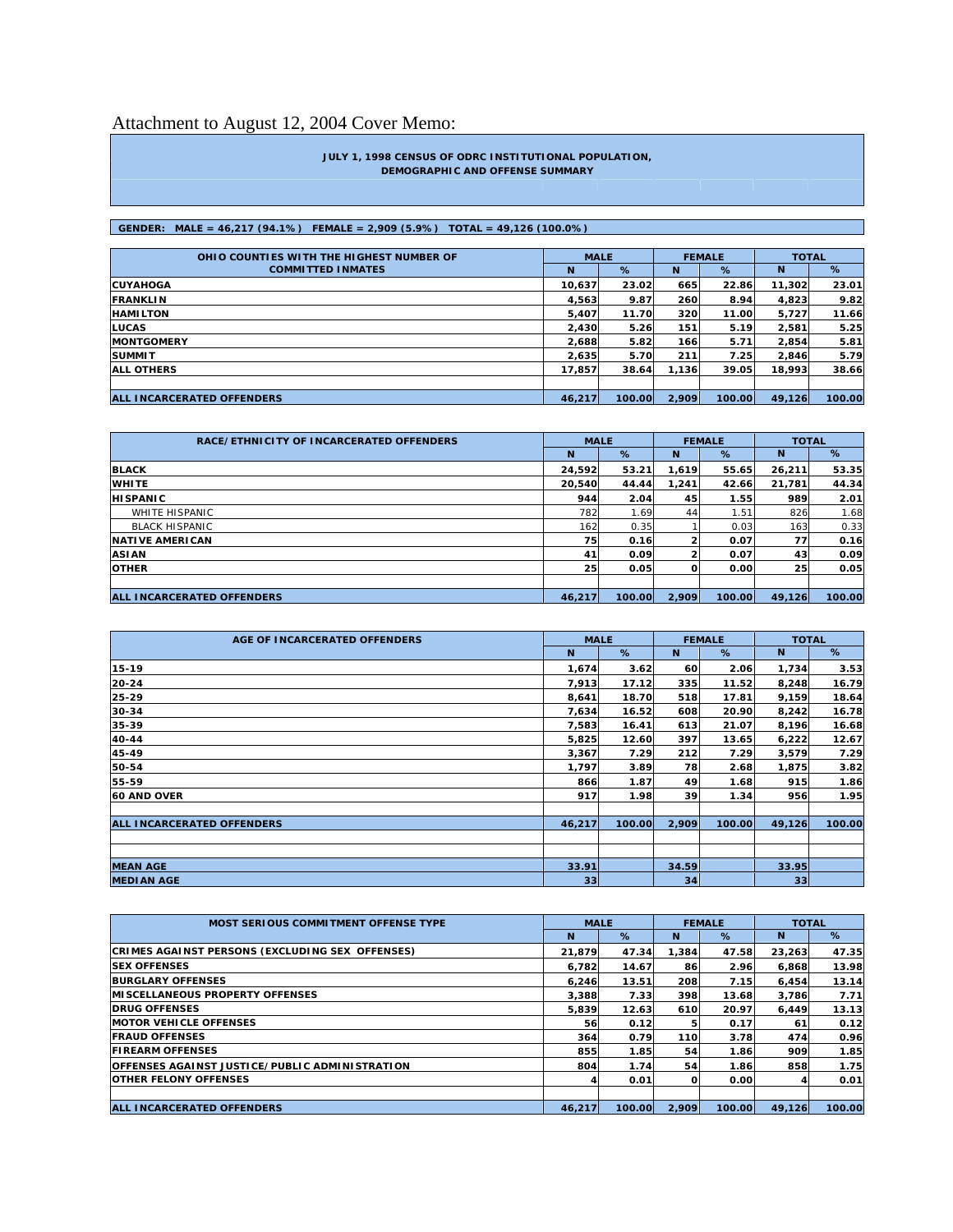# **OHIO DEPARTMENT OF REHABILITATION AND CORRECTION INSTITUTIONAL CENSUS**

**July 1, 2003**

**Ohio Department of Rehabilitation and Correction Reginald A. Wilkinson, Director Thomas J. Stickrath, Assistant Director** 

> **Office of Policy Dr. Maureen S. Black, Deputy Director Steve Van Dine, Bureau Chief**

> > **August 2004**

**Prepared by: Lee Norton, Assistant Bureau Chief Brian Martin, Assistant Bureau Chief Bureau of Research**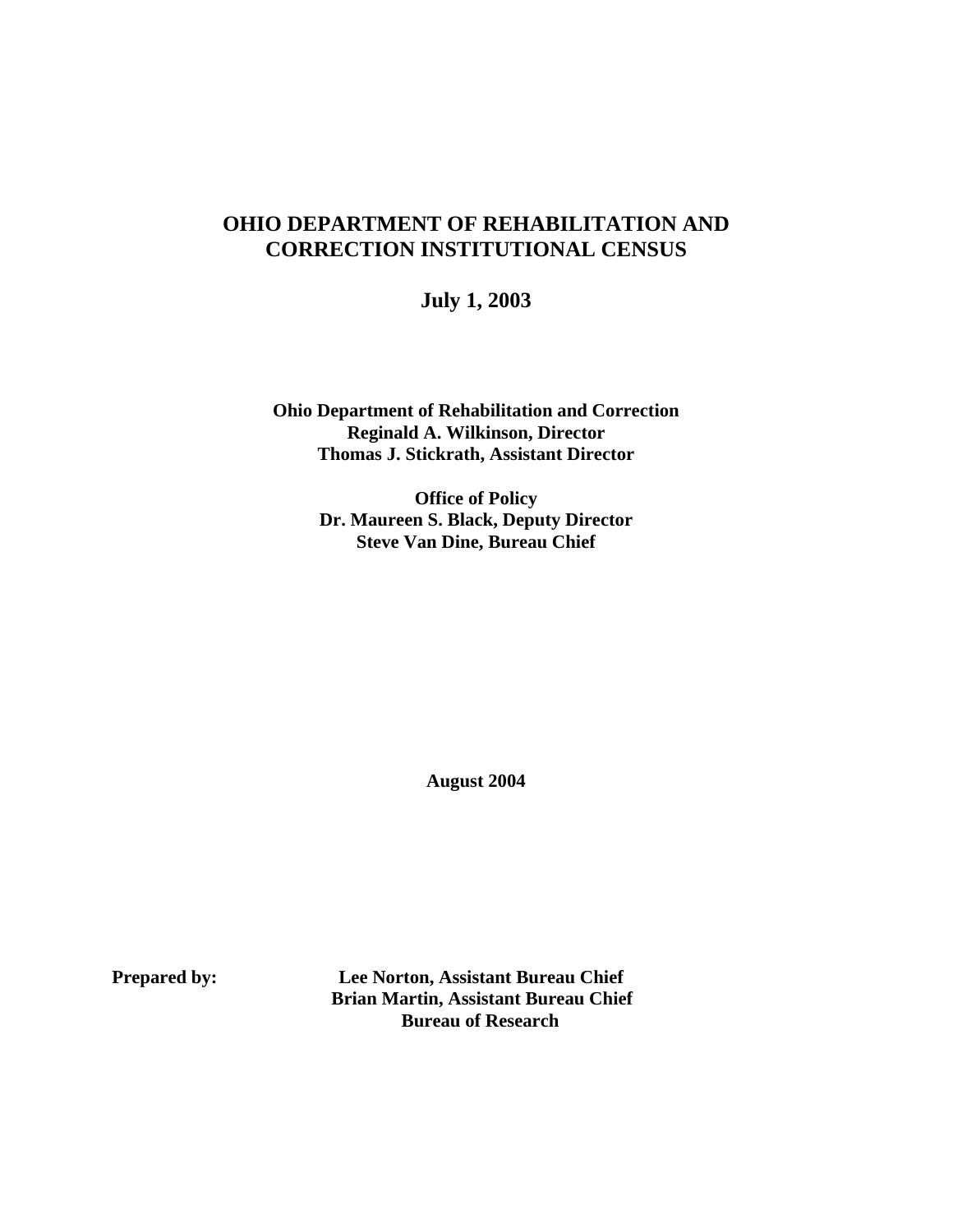#### **JULY 1, 2003 CENSUS OF ODRC INSTITUTIONAL POPULATION, DEMOGRAPHIC AND OFFENSE SUMMARY**

### **GENDER: MALE = 42,477 (93.6%) FEMALE = 2,886 (6.4%) TOTAL = 45,363 (100.0%)**

| OHIO COUNTIES WITH THE HIGHEST NUMBER OF | <b>MALE</b> |        | <b>FEMALE</b> |        | <b>TOTAL</b> |        |
|------------------------------------------|-------------|--------|---------------|--------|--------------|--------|
| <b>COMMITTED INMATES</b>                 | N           | $\%$   | N             | %      | N            | %      |
| <b>ICUYAHOGA</b>                         | 8,627       | 20.31  | 547           | 18.95  | 9.174        | 20.22  |
| <b>IFRANKLIN</b>                         | 4,347       | 10.23  | 309           | 10.71  | 4,656        | 10.26  |
| <b>HAMILTON</b>                          | 4,342       | 10.22  | 229           | 7.93   | 4,571        | 10.08  |
| <b>LUCAS</b>                             | 2,141       | 5.04   | 142           | 4.92   | 2,283        | 5.03   |
| <b>IMONTGOMERY</b>                       | 2.464       | 5.80   | 141           | 4.89   | 2,605        | 5.74   |
| <b>ISUMMIT</b>                           | 2,382       | 5.61   | 176           | 6.10   | 2,558        | 5.64   |
| <b>JALL OTHERS</b>                       | 18.174      | 42.79  | 1,342         | 46.50  | 19,516       | 43.02  |
|                                          |             |        |               |        |              |        |
| <b>ALL INCARCERATED OFFENDERS</b>        | 42,477      | 100.00 | 2,886         | 100.00 | 45,363       | 100.00 |

| RACE/ETHNICITY OF INCARCERATED OFFENDERS | <b>MALE</b> |        | <b>FEMALE</b> |        | <b>TOTAL</b> |        |  |
|------------------------------------------|-------------|--------|---------------|--------|--------------|--------|--|
|                                          | N           | %      | <b>N</b>      | %      | N            | %      |  |
| <b>BLACK</b>                             | 21,438      | 50.47  | 1,267         | 43.90  | 22,705       | 50.05  |  |
| <b>WHITE</b>                             | 19,952      | 46.97  | 1,575         | 54.57  | 21,527       | 47.45  |  |
| <b>HISPANIC</b>                          | 792         | 1.86   | 34            | 1.18   | 826          | 1.82   |  |
| <b>WHITE HISPANIC</b>                    | 646         | 1.52   | 32            | 1.11   | 678          | 1.49   |  |
| <b>BLACK HISPANIC</b>                    | 146         | 0.34   |               | 0.07   | 148          | 0.33   |  |
| <b>INATIVE AMERICAN</b>                  | 65          | 0.15   |               | 0.14   | 69           | 0.15   |  |
| <b>ASIAN</b>                             | 55          | 0.13   |               | 0.21   | 61           | 0.13   |  |
| <b>OTHER</b>                             | 175         | 0.41   |               | 0.00   | 175          | 0.39   |  |
|                                          |             |        |               |        |              |        |  |
| <b>ALL INCARCERATED OFFENDERS</b>        | 42,477      | 100.00 | 2,886         | 100.00 | 45,363       | 100.00 |  |

| AGE OF INCARCERATED OFFENDERS     | <b>MALE</b> |        | <b>FEMALE</b> |        | <b>TOTAL</b> |        |  |
|-----------------------------------|-------------|--------|---------------|--------|--------------|--------|--|
|                                   | N           | %      | N             | %      | N            | %      |  |
| 15-19                             | 1,027       | 2.42   | 35            | 1.21   | 1,062        | 2.34   |  |
| $20 - 24$                         | 7,577       | 17.84  | 410           | 14.21  | 7,987        | 17.61  |  |
| 25-29                             | 7,468       | 17.58  | 443           | 15.35  | 7,911        | 17.44  |  |
| 30-34                             | 6,653       | 15.66  | 526           | 18.23  | 7,179        | 15.83  |  |
| 35-39                             | 5,811       | 13.68  | 502           | 17.39  | 6,313        | 13.92  |  |
| 40-44                             | 5,425       | 12.77  | 466           | 16.15  | 5,891        | 12.99  |  |
| 45-49                             | 3,938       | 9.27   | 272           | 9.42   | 4,210        | 9.28   |  |
| 50-54                             | 2,234       | 5.26   | 134           | 4.64   | 2,368        | 5.22   |  |
| 55-59                             | 1,240       | 2.92   | 49            | 1.70   | 1,289        | 2.84   |  |
| <b>60 AND OVER</b>                | 1,100       | 2.59   | 49            | 1.70   | 1,149        | 2.53   |  |
|                                   |             |        |               |        |              |        |  |
| <b>ALL INCARCERATED OFFENDERS</b> | 42,473      | 100.00 | 2,886         | 100.00 | 45,359       | 100.00 |  |
| $Missing = 4$                     |             |        |               |        |              |        |  |
|                                   |             |        |               |        |              |        |  |
| <b>MEAN AGE</b>                   | 34.99       |        | 35.42         |        | 35.02        |        |  |
| <b>MEDIAN AGE</b>                 | 33          |        | 35            |        | 33           |        |  |

| <b>MOST SERIOUS COMMITMENT OFFENSE TYPE</b>     | <b>MALE</b> |        | <b>FEMALE</b> |                   | <b>TOTAL</b> |        |
|-------------------------------------------------|-------------|--------|---------------|-------------------|--------------|--------|
|                                                 | N           | $\%$   | N             | %                 | N            | %      |
| CRIMES AGAINST PERSONS (EXCLUDING SEX OFFENSES) | 19.131      | 45.04  | 1,293         | 44.80             | 20,424       | 45.02  |
| <b>SEX OFFENSES</b>                             | 7.711       | 18.15  | 115           | 3.98              | 7.826        | 17.25  |
| <b>BURGLARY OFFENSES</b>                        | 4,456       | 10.49  | 203           | 7.03              | 4,659        | 10.27  |
| <b>IMISCELLANEOUS PROPERTY OFFENSES</b>         | 2.219       | 5.22   | 339           | 11.75             | 2,558        | 5.64   |
| <b>IDRUG OFFENSES</b>                           | 5.833       | 13.73  | 577           | 19.99             | 6.410        | 14.13  |
| <b>IMOTOR VEHICLE OFFENSES</b>                  | 251         | 0.59   | 11            | 0.38              | 262          | 0.58   |
| <b>IFRAUD OFFENSES</b>                          | 381         | 0.90   | 147           | 5.09              | 528          | 1.16   |
| <b>FIREARM OFFENSES</b>                         | 767         | 1.81   | 41            | 1.42              | 808          | 1.78   |
| IOFFENSES AGAINST JUSTICE/PUBLIC ADMINISTRATION | 1.721       | 4.05   | 160           | 5.54              | 1,881        | 4.15   |
| <b>IOTHER FELONY OFFENSES</b>                   |             | 0.02   | Ω             | 0.00 <sub>l</sub> |              | 0.02   |
|                                                 |             |        |               |                   |              |        |
| <b>ALL INCARCERATED OFFENDERS</b>               | 42,477      | 100.00 | 2.886         | 100.00            | 45,363       | 100.00 |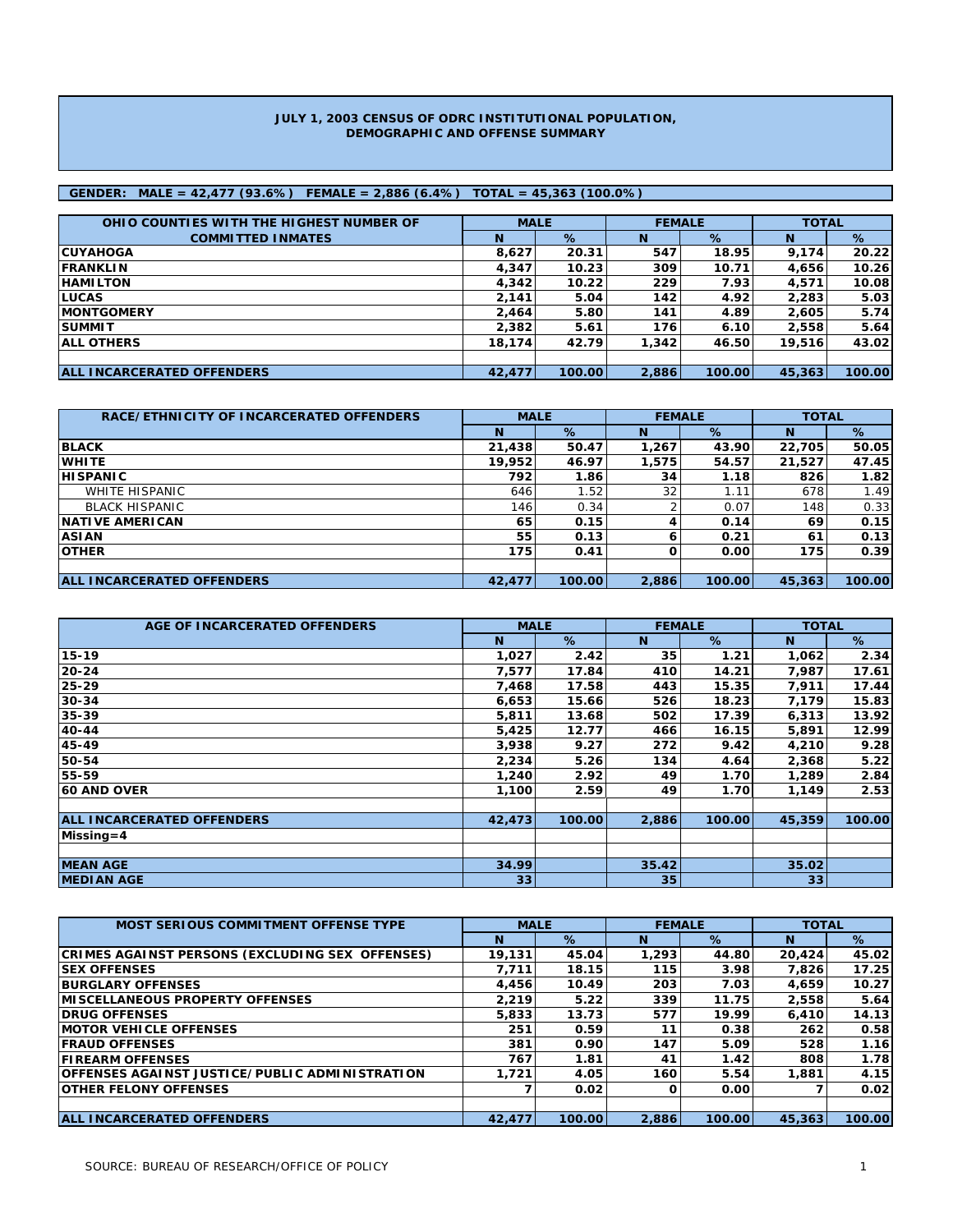## **OHIO DEPARTMENT OF REHABILITATION AND CORRECTION JULY 1, 2003 INSTITUTIONAL CENSUS**

|                                   |                | NUMBER OF INCARCERATED OFFENDERS BY COUNTY OF COMMITMENT |               | <b>ON JULY 1, 2003</b> |                                |              |                  |              |               |              |
|-----------------------------------|----------------|----------------------------------------------------------|---------------|------------------------|--------------------------------|--------------|------------------|--------------|---------------|--------------|
| <b>OHIO COUNTY</b>                | PRE-SB2 MALE   |                                                          | POST-SB2 MALE |                        | PRE-SB2 FEMALE                 |              | POST-SB2 FEMALE  |              | <b>COUNTY</b> | PERCENT      |
|                                   | N              | %                                                        | N             | %                      | N                              | %            | N                | %            | <b>TOTAL</b>  | OF TOTAL     |
| <b>ADAMS</b>                      |                |                                                          | 58            |                        | $\mathsf{O}\xspace$            |              | $\overline{2}$   |              |               |              |
| <b>ALLEN</b>                      | 26<br>144      | 0.06<br>0.32                                             | 310           | 0.13<br>0.68           | 7                              | 0.00<br>0.02 | 21               | 0.00<br>0.05 | 86<br>482     | 0.19         |
| <b>ASHLAND</b>                    | 45             | 0.10                                                     | 87            | 0.19                   | $\overline{2}$                 | 0.00         | 8                | 0.02         | 142           | 1.06<br>0.31 |
| <b>ASHTABULA</b>                  | 85             | 0.19                                                     | 180           | 0.40                   | 5                              | 0.01         | 10               | 0.02         | 280           | 0.62         |
| <b>ATHENS</b>                     | 56             | 0.12                                                     | 92            | 0.20                   | 3                              | 0.01         | 10               | 0.02         | 161           | 0.35         |
| <b>AUGLAIZE</b>                   | 51             | 0.11                                                     | 113           | 0.25                   | $\mathbf{1}$                   | 0.00         | $\overline{7}$   | 0.02         | 172           | 0.38         |
| <b>BELMONT</b>                    | 42             | 0.09                                                     | 87            | 0.19                   | 2                              | 0.00         | 5                | 0.01         | 136           | 0.30         |
| <b>BROWN</b>                      | 24             | 0.05                                                     | 50            | 0.11                   | $\overline{2}$                 | 0.00         | 6                | 0.01         | 82            | 0.18         |
| <b>BUTLER</b>                     | 240            | 0.53                                                     | 806           | 1.78                   | 9                              | 0.02         | 77               | 0.17         | 1,132         | 2.50         |
| CARROLL                           | 8              | 0.02                                                     | 62            | 0.14                   | 2                              | 0.00         | $\overline{2}$   | 0.00         | 74            | 0.16         |
| CHAMPAIGN                         | 20             | 0.04                                                     | 122           | 0.27                   | $\mathbf 0$                    | 0.00         | 14               | 0.03         | 156           | 0.34         |
| <b>CLARK</b>                      | 185            | 0.41                                                     | 532           | 1.17                   | $\overline{7}$                 | 0.02         | 34               | 0.07         | 758           | 1.67         |
|                                   | 163            | 0.36                                                     |               | 0.81                   | 11                             | 0.02         | 26               |              | 566           | 1.25         |
| <b>CLERMONT</b><br><b>CLINTON</b> | 22             |                                                          | 366           |                        | $\mathbf 0$                    | 0.00         | $\overline{7}$   | 0.06         |               | 0.24         |
| COLUMBIANA                        | 79             | 0.05                                                     | 81            | 0.18                   |                                |              | 11               | 0.02         | 110<br>239    |              |
|                                   |                | 0.17                                                     | 147           | 0.32                   | 2                              | 0.00         |                  | 0.02         |               | 0.53         |
| <b>COSHOCTON</b><br>CRAWFORD      | 37             | 0.08                                                     | 67            | 0.15                   | $\overline{2}$<br>$\mathbf{1}$ | 0.00         | 8<br>5           | 0.02         | 114<br>91     | 0.25         |
|                                   | 23             | 0.05                                                     | 62            | 0.14                   |                                | 0.00         |                  | 0.01         |               | 0.20         |
| <b>CUYAHOGA</b>                   | 2,927          | 6.45                                                     | 5,700<br>73   | 12.57                  | 96                             | 0.21         | 451              | 0.99         | 9,174         | 20.22        |
| <b>DARKE</b><br><b>DEFIANCE</b>   | 31<br>58       | 0.07                                                     |               | 0.16                   | $\mathbf{1}$                   | 0.00         | 6<br>15          | 0.01         | 111           | 0.24         |
|                                   |                | 0.13                                                     | 180           | 0.40                   | 3                              | 0.01         |                  | 0.03         | 256           | 0.56         |
| <b>DELAWARE</b>                   | 49             | 0.11                                                     | 154           | 0.34                   | $\mathbf 2$                    | 0.00         | 16               | 0.04         | 221           | 0.49         |
| <b>ERIE</b>                       | 75             | 0.17                                                     | 247           | 0.54                   | $\overline{4}$                 | 0.01         | 23               | 0.05         | 349           | 0.77         |
| <b>FAIRFIELD</b>                  | 54             | 0.12                                                     | 190           | 0.42                   | 3                              | 0.01         | 16               | 0.04         | 263           | 0.58         |
| <b>FAYETTE</b>                    | 26             | 0.06                                                     | 67            | 0.15                   | 1                              | 0.00         | 5                | 0.01         | 99            | 0.22         |
| <b>FRANKLIN</b>                   | 1,478          | 3.26                                                     | 2,869         | 6.32                   | 54                             | 0.12         | 255              | 0.56         | 4,656         | 10.26        |
| <b>FULTON</b>                     | 31             | 0.07                                                     | 55            | 0.12                   | 0                              | 0.00         | 3                | 0.01         | 89            | 0.20         |
| <b>GALLIA</b>                     | 16             | 0.04                                                     | 37            | 0.08                   | $\mathbf 0$                    | 0.00         | 3                | 0.01         | 56            | 0.12         |
| <b>GEAUGA</b>                     | 24             | 0.05                                                     | 37            | 0.08                   | $\mathbf{1}$                   | 0.00         | $\overline{4}$   | 0.01         | 66            | 0.15         |
| <b>GREENE</b>                     | 81             | 0.18                                                     | 372           | 0.82                   | $\mathbf{1}$                   | 0.00         | 53               | 0.12         | 507           | 1.12         |
| <b>GUERNSEY</b>                   | 24             | 0.05                                                     | 93            | 0.21                   | 0                              | 0.00         | $\overline{4}$   | 0.01         | 121           | 0.27         |
| <b>HAMILTON</b>                   | 1,389          | 3.06                                                     | 2,953         | 6.51                   | 51                             | 0.11         | 178              | 0.39         | 4,571         | 10.08        |
| <b>HANCOCK</b>                    | 54             | 0.12                                                     | 168           | 0.37                   | $\overline{4}$                 | 0.01         | 14               | 0.03         | 240           | 0.53         |
| <b>HARDIN</b>                     | 22             | 0.05                                                     | 31            | 0.07                   | $\overline{2}$                 | 0.00         | $\overline{2}$   | 0.00         | 57            | 0.13         |
| <b>HARRISON</b>                   | $\overline{7}$ | 0.02                                                     | 28            | 0.06                   | 0                              | 0.00         | 0                | 0.00         | 35            | 0.08         |
| <b>HENRY</b>                      | 22             | 0.05                                                     | 53            | 0.12                   | $\overline{O}$                 | 0.00         | 3                | 0.01         | 78            | 0.17         |
| <b>HIGHLAND</b>                   | 29             | 0.06                                                     | 60            | 0.13                   | 0                              | 0.00         | $\overline{7}$   | 0.02         | 96            | 0.21         |
| <b>HOCKING</b>                    | 14             | 0.03                                                     | 69            | 0.15                   | $\mathbf 0$                    | 0.00         | 3                | 0.01         | 86            | 0.19         |
| <b>HOLMES</b>                     | 18             | 0.04                                                     | 29            | 0.06                   | $\mathbf 0$                    | 0.00         | $\overline{2}$   | 0.00         | 49            | 0.11         |
| <b>HURON</b>                      | 41             | 0.09                                                     | 89            | 0.20                   | $\mathbf{1}$                   | 0.00         | 3                | 0.01         | 134           | 0.30         |
| <b>JACKSON</b>                    | 26             | 0.06                                                     | 45            | 0.10                   | $\mathsf{O}\xspace$            | 0.00         | $\boldsymbol{6}$ | 0.01         | 77            | 0.17         |
| <b>JEFFERSON</b>                  | 58             | 0.13                                                     | 136           | 0.30                   | $\mathbf{1}$                   | 0.00         | 10               | 0.02         | 205           | 0.45         |
| <b>KNOX</b>                       | 41             | 0.09                                                     | 63            | 0.14                   | $\overline{2}$                 | 0.00         | 7                | 0.02         | 113           | 0.25         |
| LAKE                              | 139            | 0.31                                                     | 371           | 0.82                   | 10                             | 0.02         | 53               | 0.12         | 573           | 1.26         |
| <b>LAWRENCE</b>                   | 61             | 0.13                                                     | 106           | 0.23                   | 4                              | 0.01         | 6                | 0.01         | 177           | 0.39         |
| <b>LICKING</b>                    | 140            | 0.31                                                     | 278           | 0.61                   | 4                              | 0.01         | 24               | 0.05         | 446           | 0.98         |
| <b>LOGAN</b>                      | 41             | 0.09                                                     | 116           | 0.26                   | $\mathsf{O}$                   | 0.00         | 6                | 0.01         | 163           | 0.36         |
| LORAIN                            | 549            | 1.21                                                     | 840           | 1.85                   | 26                             | 0.06         | 68               | 0.15         | 1,483         | 3.27         |
| <b>LUCAS</b>                      | 698            | 1.54                                                     | 1,443         | 3.18                   | 37                             | 0.08         | 105              | 0.23         | 2,283         | 5.03         |
| <b>MADISON</b>                    | 25             | 0.06                                                     | 63            | 0.14                   | 3                              | 0.01         | 7                | 0.02         | 98            | 0.22         |
| <b>MAHONING</b>                   | 332            | 0.73                                                     | 362           | 0.80                   | 13                             | 0.03         | 20               | 0.04         | 727           | 1.60         |
| <b>MARION</b>                     | 54             | 0.12                                                     | 230           | 0.51                   | $\overline{2}$                 | 0.00         | 18               | 0.04         | 304           | 0.67         |
| <b>MEDINA</b>                     | 82             | 0.18                                                     | 183           | 0.40                   | 5                              | 0.01         | 23               | 0.05         | 293           | 0.65         |
| <b>MEIGS</b>                      | 15             | 0.03                                                     | 53            | 0.12                   | $\mathbf 0$                    | 0.00         | 2                | 0.00         | 70            | 0.15         |

٦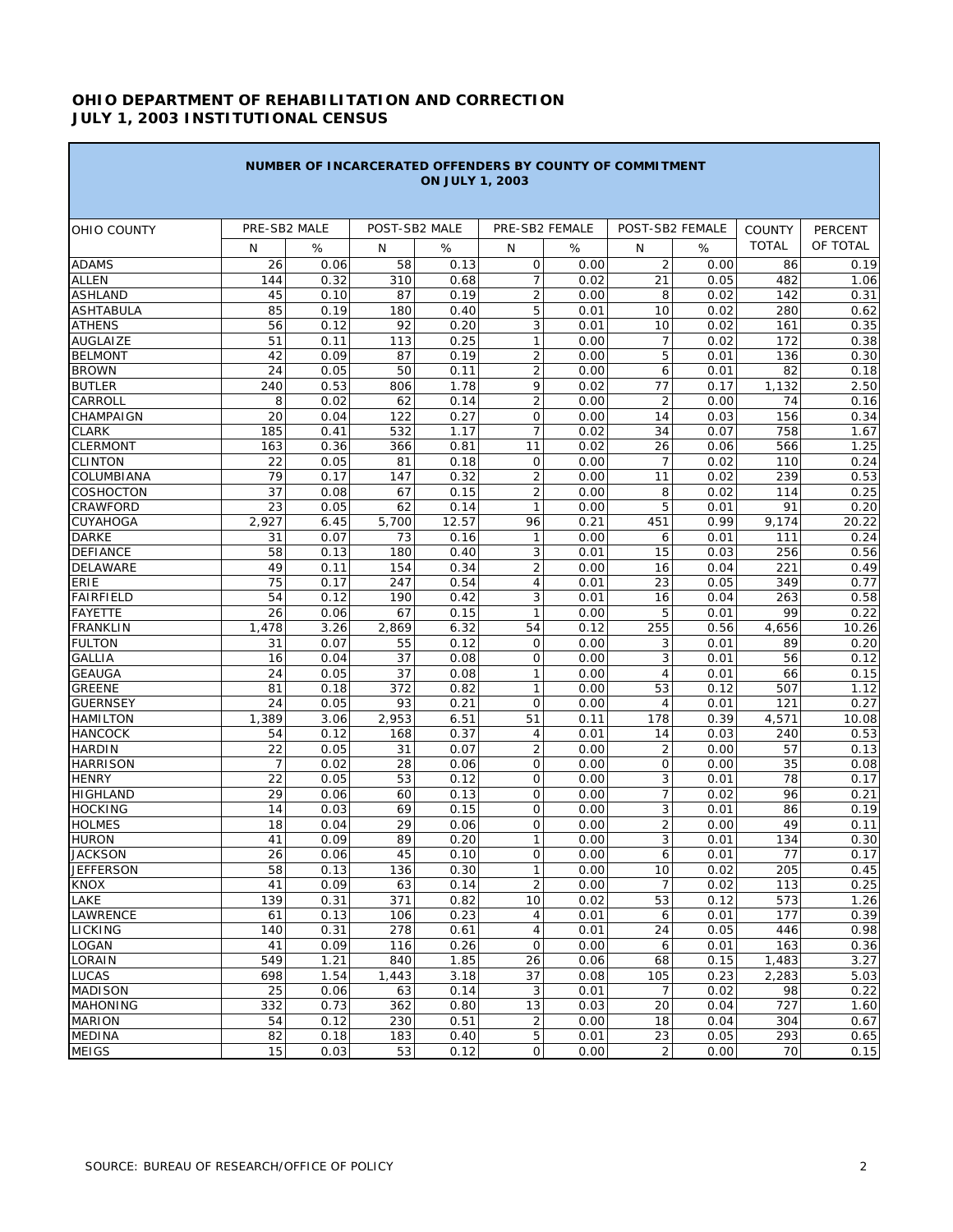|                     |              | NUMBER OF INCARCERATED OFFENDERS BY COUNTY OF COMMITMENT |               | <b>ON JULY 1, 2003</b><br>(continued) |                |      |                 |      |               |          |
|---------------------|--------------|----------------------------------------------------------|---------------|---------------------------------------|----------------|------|-----------------|------|---------------|----------|
| OHIO COUNTY         | PRE-SB2 MALE |                                                          | POST-SB2 MALE |                                       | PRE-SB2 FEMALE |      | POST-SB2 FEMALE |      | <b>COUNTY</b> | PERCENT  |
|                     | N            | %                                                        | N             | %                                     | N              | %    | N               | %    | <b>TOTAL</b>  | OF TOTAL |
| <b>MERCER</b>       | 12           | 0.03                                                     | 49            | 0.11                                  | O              | 0.00 | $\mathbf{1}$    | 0.00 | 62            | 0.14     |
| MIAMI               | 71           | 0.16                                                     | 215           | 0.47                                  | $\mathbf{1}$   | 0.00 | 20              | 0.04 | 307           | 0.68     |
| <b>MONROE</b>       | 8            | 0.02                                                     | 26            | 0.06                                  | O              | 0.00 | $\overline{2}$  | 0.00 | 36            | 0.08     |
| <b>MONTGOMERY</b>   | 865          | 1.91                                                     | 1,599         | 3.52                                  | 42             | 0.09 | 99              | 0.22 | 2,605         | 5.74     |
| <b>MORGAN</b>       | 8            | 0.02                                                     | 16            | 0.04                                  | $\overline{2}$ | 0.00 | $\mathbf{1}$    | 0.00 | 27            | 0.06     |
| <b>MORROW</b>       | 20           | 0.04                                                     | 33            | 0.07                                  | $\mathbf{1}$   | 0.00 | $\overline{2}$  | 0.00 | 56            | 0.12     |
| <b>MUSKINGUM</b>    | 57           | 0.13                                                     | 246           | 0.54                                  | $\overline{2}$ | 0.00 | 33              | 0.07 | 338           | 0.75     |
| <b>NOBLE</b>        | 5            | 0.01                                                     | 9             | 0.02                                  | 0              | 0.00 | 1               | 0.00 | 15            | 0.03     |
| <b>OTTAWA</b>       | 13           | 0.03                                                     | 35            | 0.08                                  | $\mathbf{1}$   | 0.00 | $\overline{c}$  | 0.00 | 51            | 0.11     |
| PAULDING            | 13           | 0.03                                                     | 63            | 0.14                                  | $\mathbf{O}$   | 0.00 | 5               | 0.01 | 81            | 0.18     |
| <b>PERRY</b>        | 20           | 0.04                                                     | 53            | 0.12                                  | $\mathbf{1}$   | 0.00 | $\mathbf{1}$    | 0.00 | 75            | 0.17     |
| PICKAWAY            | 41           | 0.09                                                     | 133           | 0.29                                  | 3              | 0.01 | 12              | 0.03 | 189           | 0.42     |
| <b>PIKE</b>         | 8            | 0.02                                                     | 26            | 0.06                                  | $\overline{2}$ | 0.00 | $\overline{2}$  | 0.00 | 38            | 0.08     |
| <b>PORTAGE</b>      | 89           | 0.20                                                     | 171           | 0.38                                  | 3              | 0.01 | 21              | 0.05 | 284           | 0.63     |
| <b>PREBLE</b>       | 21           | 0.05                                                     | 52            | 0.11                                  | $\mathbf 0$    | 0.00 | $\overline{7}$  | 0.02 | 80            | 0.18     |
| <b>PUTNAM</b>       | 13           | 0.03                                                     | 55            | 0.12                                  | $\Omega$       | 0.00 | 5               | 0.01 | 73            | 0.16     |
| RICHLAND            | 168          | 0.37                                                     | 340           | 0.75                                  | 10             | 0.02 | 20              | 0.04 | 538           | 1.19     |
| <b>ROSS</b>         | 59           | 0.13                                                     | 134           | 0.30                                  | $\mathsf{O}$   | 0.00 | 13              | 0.03 | 206           | 0.45     |
| <b>SANDUSKY</b>     | 57           | 0.13                                                     | 131           | 0.29                                  | 3              | 0.01 | 23              | 0.05 | 214           | 0.47     |
| SCIOTO              | 85           | 0.19                                                     | 271           | 0.60                                  | $\overline{4}$ | 0.01 | 41              | 0.09 | 401           | 0.88     |
| <b>SENECA</b>       | 59           | 0.13                                                     | 125           | 0.28                                  | $\mathbf{1}$   | 0.00 | 6               | 0.01 | 191           | 0.42     |
| <b>SHELBY</b>       | 24           | 0.05                                                     | 142           | 0.31                                  | $\mathsf{O}$   | 0.00 | 10              | 0.02 | 176           | 0.39     |
| <b>STARK</b>        | 408          | 0.90                                                     | 1,058         | 2.33                                  | 13             | 0.03 | 111             | 0.24 | 1,590         | 3.51     |
| <b>SUMMIT</b>       | 690          | 1.52                                                     | 1,692         | 3.73                                  | 34             | 0.07 | 142             | 0.31 | 2,558         | 5.64     |
| <b>TRUMBULL</b>     | 248          | 0.55                                                     | 380           | 0.84                                  | 8              | 0.02 | 26              | 0.06 | 662           | 1.46     |
| <b>TUSCARAWAS</b>   | 59           | 0.13                                                     | 117           | 0.26                                  | $\mathbf{1}$   | 0.00 | 11              | 0.02 | 188           | 0.41     |
| <b>UNION</b>        | 32           | 0.07                                                     | 89            | 0.20                                  | $\overline{2}$ | 0.00 | 14              | 0.03 | 137           | 0.30     |
| <b>VAN WERT</b>     | 22           | 0.05                                                     | 46            | 0.10                                  | $\mathbf{1}$   | 0.00 | 1               | 0.00 | 70            | 0.15     |
| <b>VINTON</b>       | 10           | 0.02                                                     | 24            | 0.05                                  | 1              | 0.00 | $\overline{2}$  | 0.00 | 37            | 0.08     |
| <b>WARREN</b>       | 89           | 0.20                                                     | 182           | 0.40                                  | $\overline{2}$ | 0.00 | 13              | 0.03 | 286           | 0.63     |
| WASHINGTON          | 42           | 0.09                                                     | 124           | 0.27                                  | $\overline{2}$ | 0.00 | 11              | 0.02 | 179           | 0.39     |
| <b>WAYNE</b>        | 56           | 0.12                                                     | 116           | 0.26                                  | $\overline{2}$ | 0.00 | 6               | 0.01 | 180           | 0.40     |
| <b>WILLIAMS</b>     | 21           | 0.05                                                     | 65            | 0.14                                  | $\mathsf{O}$   | 0.00 | 3               | 0.01 | 89            | 0.20     |
| <b>WOOD</b>         | 59           | 0.13                                                     | 99            | 0.22                                  | $\overline{2}$ | 0.00 | 10              | 0.02 | 170           | 0.37     |
| WYANDOT             | 14           | 0.03                                                     | 36            | 0.08                                  | $\mathbf 0$    | 0.00 | $\overline{4}$  | 0.01 | 54            | 0.12     |
| <b>OUT OF STATE</b> | 10           | 0.02                                                     | 3             | 0.01                                  | $\mathsf{O}$   | 0.00 | $\mathbf{O}$    | 0.00 | 13            | 0.03     |
| <b>TOTAL</b>        | 13,457       | 29.67                                                    | 29,020        | 63.97                                 | 531            | 1.17 | 2,355           | 5.19 | 45,363        | 100.00   |

# **Figure 1. Counties With Largest Proportion of Inmates**

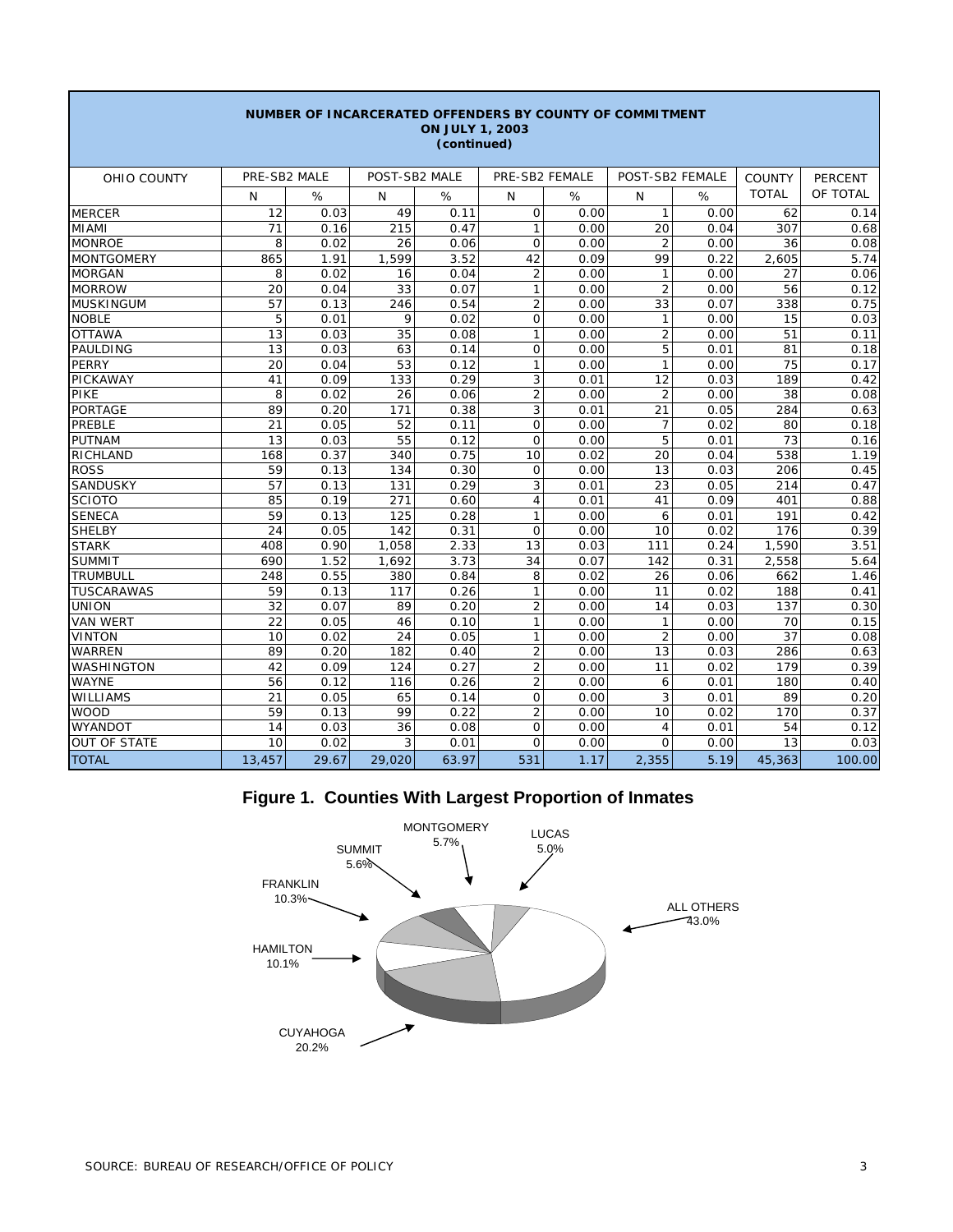| NUMBER OF INCARCERATED OFFENDERS BY RACE/ETHNICITY<br><b>ON JULY 1, 2003</b> |              |        |                 |        |                |        |          |                 |              |                |  |  |
|------------------------------------------------------------------------------|--------------|--------|-----------------|--------|----------------|--------|----------|-----------------|--------------|----------------|--|--|
| RACE/ETHNICITY                                                               | PRE-SB2 MALE |        | POST-SB2 MALE   |        | PRE-SB2 FEMALE |        |          | POST-SB2 FEMALE | GROUP        | <b>PERCENT</b> |  |  |
|                                                                              | N            | %      | N               | %      | N              | %      | N        | %               | <b>TOTAL</b> | OF TOTAL       |  |  |
| <b>BLACK</b>                                                                 | 6.758        | 50.22  | 14.680          | 50.59  | 240            | 45.20  | 1.027    | 43.61           | 22.705       | 50.05          |  |  |
| <b>WHITE</b>                                                                 | 6,347        | 47.17  | 13,605          | 46.88  | 282            | 53.11  | 1.293    | 54.90           | 21.527       | 47.45          |  |  |
| <b>HISPANIC</b>                                                              | 240          | 1.78   | 552             | 1.90   | 8              | 1.51   | 26       | 1.10            | 826          | 1.82           |  |  |
| <b>WHITE HISPANIC</b>                                                        | 191          | 1.42   | 455             | 1.57   | 6              | 1.13   | 26       | 1.10            | 678          | 1.49           |  |  |
| <b>BLACK HISPANIC</b>                                                        | 49           | 0.36   | 97              | 0.33   |                | 0.38   | $\Omega$ | 0.00            | 148          | 0.33           |  |  |
| NATIVE AMERICAN                                                              | 45           | 0.33   | 20              | 0.07   |                | 0.19   | 3        | 0.13            | 69           | 0.15           |  |  |
| ASIAN                                                                        | 20           | 0.15   | 35 <sub>1</sub> | 0.12   | $\Omega$       | 0.00   | 6        | 0.25            | 61           | 0.13           |  |  |
| OTHER*                                                                       | 47           | 0.35   | 128             | 0.44   | $\Omega$       | 0.00   | 0        | 0.00            | 175          | 0.39           |  |  |
| <b>TOTAL</b>                                                                 | 13,457       | 100.00 | 29,020          | 100.00 | 531            | 100.00 | 2,355    | 100.00          | 45,363       | 100.00         |  |  |

\* INCLUDES HISPANICS OF UNSPECIFIED RACIAL ORIGIN.

**Figure 2. Commitment by Race/Ethnicity**



| <b>NUMBER OF INCARCERATED OFFENDERS BY AGE</b><br><b>ON JULY 1, 2003</b> |              |        |               |        |                |                |                 |        |              |                |  |  |  |
|--------------------------------------------------------------------------|--------------|--------|---------------|--------|----------------|----------------|-----------------|--------|--------------|----------------|--|--|--|
| <b>INMATE AGE</b>                                                        | PRE-SB2 MALE |        | POST-SB2 MALE |        |                | PRE-SB2 FEMALE | POST-SB2 FEMALE |        | <b>AGE</b>   | <b>PERCENT</b> |  |  |  |
|                                                                          | N            | %      | N             | %      | N              | %              | N               | %      | <b>TOTAL</b> | OF TOTAL       |  |  |  |
| 16                                                                       | 0            | 0.00   | 9             | 0.03   | $\circ$        | 0.00           | $\circ$         | 0.00   | 9            | 0.02           |  |  |  |
| 17                                                                       | $\mathbf 0$  | 0.00   | 58            | 0.20   | $\circ$        | 0.00           | 1               | 0.04   | 59           | 0.13           |  |  |  |
| 18                                                                       | $\Omega$     | 0.00   | 234           | 0.81   | $\Omega$       | 0.00           | 8               | 0.34   | 242          | 0.53           |  |  |  |
| 19                                                                       | 0            | 0.00   | 726           | 2.50   | $\circ$        | 0.00           | 26              | 1.10   | 752          | 1.66           |  |  |  |
| 20                                                                       | $\Omega$     | 0.00   | 1,135         | 3.91   | $\Omega$       | 0.00           | 63              | 2.68   | 1,198        | 2.64           |  |  |  |
| $21 - 24$                                                                | 168          | 1.25   | 6,274         | 21.62  | 5              | 0.94           | 342             | 14.52  | 6,789        | 14.97          |  |  |  |
| $25 - 29$                                                                | 1,675        | 12.45  | 5,793         | 19.96  | 43             | 8.10           | 400             | 16.99  | 7,911        | 17.44          |  |  |  |
| $30 - 34$                                                                | 2.302        | 17.11  | 4,351         | 14.99  | 89             | 16.76          | 437             | 18.56  | 7.179        | 15.83          |  |  |  |
| $35 - 39$                                                                | 2,153        | 16.00  | 3,658         | 12.61  | 121            | 22.79          | 381             | 16.18  | 6,313        | 13.92          |  |  |  |
| $40 - 44$                                                                | 2,369        | 17.61  | 3,056         | 10.53  | 99             | 18.64          | 367             | 15.58  | 5,891        | 12.99          |  |  |  |
| $45 - 49$                                                                | 1.990        | 14.79  | 1,948         | 6.71   | 83             | 15.63          | 189             | 8.03   | 4,210        | 9.28           |  |  |  |
| $50 - 54$                                                                | 1,276        | 9.48   | 958           | 3.30   | 38             | 7.16           | 96              | 4.08   | 2,368        | 5.22           |  |  |  |
| $55 - 59$                                                                | 776          | 5.77   | 464           | 1.60   | 20             | 3.77           | 29              | 1.23   | 1,289        | 2.84           |  |  |  |
| $60 - 64$                                                                | 369          | 2.74   | 195           | 0.67   | 20             | 3.77           | $\overline{7}$  | 0.30   | 591          | 1.30           |  |  |  |
| $65 - 69$                                                                | 198          | 1.47   | 92            | 0.32   | $\overline{7}$ | 1.32           | 4               | 0.17   | 301          | 0.66           |  |  |  |
| $70 - 74$                                                                | 112          | 0.83   | 46            | 0.16   | $\overline{2}$ | 0.38           | 5               | 0.21   | 165          | 0.36           |  |  |  |
| $75 - 79$                                                                | 39           | 0.29   | 15            | 0.05   | $\overline{2}$ | 0.38           | $\mathsf{O}$    | 0.00   | 56           | 0.12           |  |  |  |
| 80 AND OVER                                                              | 26           | 0.19   | 8             | 0.03   | $\overline{2}$ | 0.38           | $\Omega$        | 0.00   | 36           | 0.08           |  |  |  |
| <b>TOTAL</b>                                                             | 13.453       | 100.00 | 29,020        | 100.00 | 531            | 100.00         | 2.355           | 100.00 | 45,359       | 100.00         |  |  |  |
| Missing=4                                                                |              |        |               |        |                |                |                 |        |              |                |  |  |  |
|                                                                          |              |        |               |        |                |                |                 |        |              |                |  |  |  |
| <b>MEAN</b>                                                              | 41.27        |        | 32.08         |        | 41.32          |                | 34.09           |        | 35.02        |                |  |  |  |
| <b>MEDIAN</b>                                                            | 40.00        |        | 30.00         |        | 40.00          |                | 33.00           |        | 33.00        |                |  |  |  |
| 50 AND OVER                                                              | 2,796        | 20.78  | 1,778         | 6.13   | 91             | 17.14          | 141             | 5.99   | 4,806        | 10.60          |  |  |  |
| 18 AND OVER                                                              | 13,453       | 100.00 | 28,953        | 99.77  | 531            | 100.00         | 2,354           | 99.96  | 45,291       | 99.85          |  |  |  |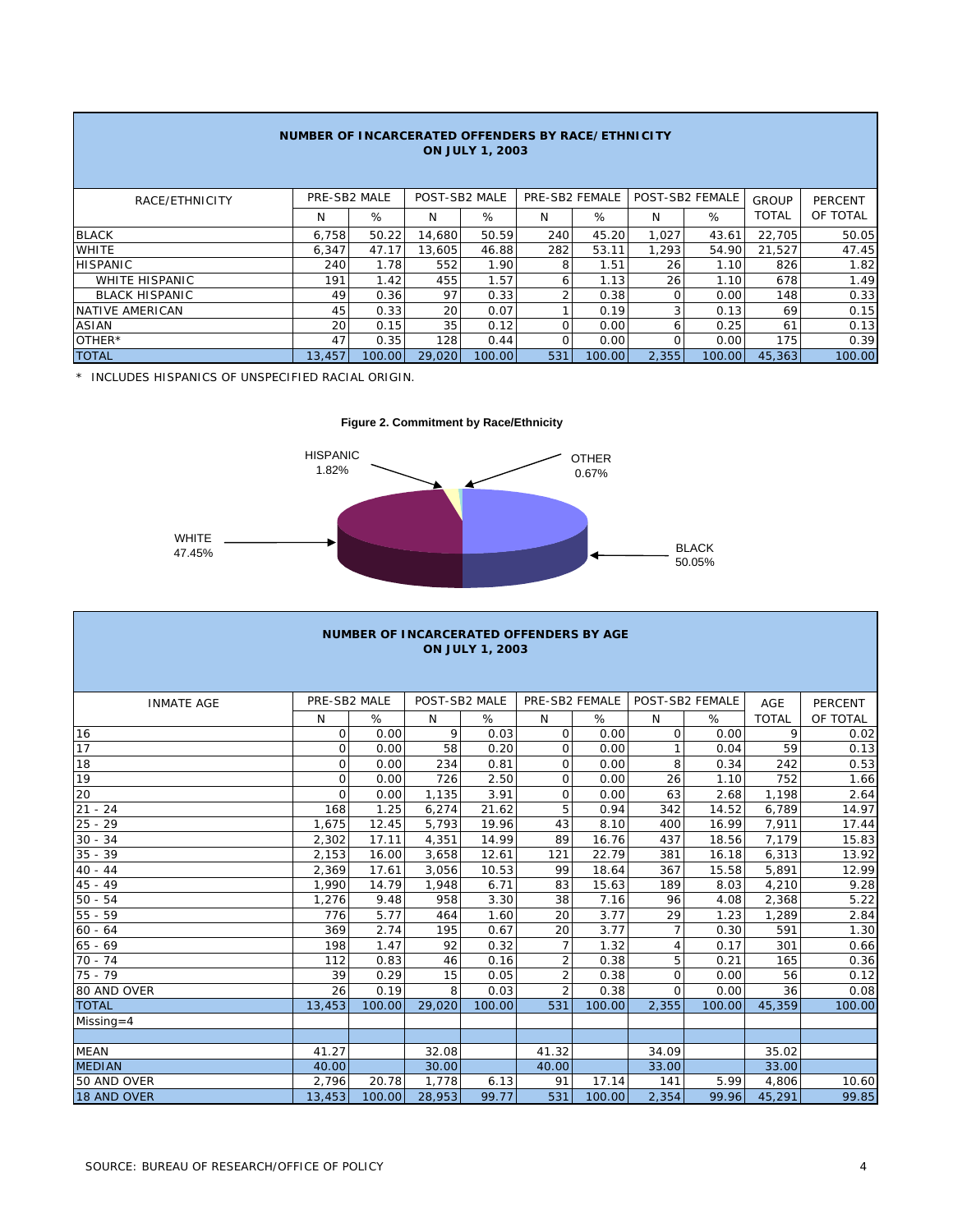| NUMBER OF INCARCERATED OFFENDERS BY AGE<br><b>ON JULY 1, 2003</b> |                        |              |                |              |                                  |              |                            |              |                |                |  |
|-------------------------------------------------------------------|------------------------|--------------|----------------|--------------|----------------------------------|--------------|----------------------------|--------------|----------------|----------------|--|
| <b>INMATE AGE</b>                                                 | PRE-SB2 MALE           |              | POST-SB2 MALE  |              | PRE-SB2 FEMALE                   |              | POST-SB2 FEMALE            |              | AGE            | <b>PERCENT</b> |  |
|                                                                   | N                      | $\%$         | N              | $\%$         | N                                | $\%$         | N                          | $\%$         | <b>TOTAL</b>   | OF TOTAL       |  |
| 16                                                                | $\mathbf 0$            | 0.00         | 9              | 0.03         | $\mathbf 0$                      | 0.00         | $\mathbf 0$                | 0.00         | 9              | 0.02           |  |
| 17                                                                | $\mathbf 0$            | 0.00         | 58             | 0.20         | 0                                | 0.00         | $\mathbf{1}$               | 0.04         | 59             | 0.13           |  |
| 18                                                                | $\overline{O}$         | 0.00         | 234            | 0.81         | $\mathbf{O}$                     | 0.00         | 8                          | 0.34         | 242            | 0.53           |  |
| 19<br>20                                                          | $\circ$<br>$\mathbf 0$ | 0.00<br>0.00 | 726<br>1,135   | 2.50<br>3.91 | $\mathbf{O}$<br>0                | 0.00<br>0.00 | 26<br>63                   | 1.10<br>2.68 | 752<br>1,198   | 1.66<br>2.64   |  |
| 21                                                                | $\mathbf{1}$           | 0.01         | 1,418          | 4.89         | $\mathbf{O}$                     | 0.00         | 68                         | 2.89         | 1,487          | 3.28           |  |
| 22                                                                | $\overline{7}$         | 0.05         | 1,623          | 5.59         | 0                                | 0.00         | 90                         | 3.82         | 1,720          | 3.79           |  |
| 23                                                                | 54                     | 0.40         | 1,616          | 5.57         | $\mathbf{1}$                     | 0.19         | 93                         | 3.95         | 1,764          | 3.89           |  |
| 24<br>25                                                          | 106<br>188             | 0.79<br>1.40 | 1,617          | 5.57<br>4.99 | $\overline{4}$<br>5              | 0.75<br>0.94 | 91<br>86                   | 3.86<br>3.65 | 1,818<br>1,727 | 4.01           |  |
| 26                                                                | 317                    | 2.36         | 1,448<br>1,183 | 4.08         | 9                                | 1.69         | 85                         | 3.61         | 1,594          | 3.81<br>3.51   |  |
| 27                                                                | 342                    | 2.54         | 1,122          | 3.87         | 9                                | 1.69         | 69                         | 2.93         | 1,542          | 3.40           |  |
| 28                                                                | 415                    | 3.08         | 1,050          | 3.62         | 11                               | 2.07         | 82                         | 3.48         | 1,558          | 3.43           |  |
| 29                                                                | 413                    | 3.07         | 990            | 3.41         | 9                                | 1.69         | 78                         | 3.31         | 1,490          | 3.28           |  |
| 30                                                                | 439                    | 3.26<br>3.69 | 899            | 3.10         | 21                               | 3.95<br>3.95 | 68<br>92                   | 2.89         | 1,427          | 3.15           |  |
| 31<br>32                                                          | 497<br>499             | 3.71         | 908<br>964     | 3.13<br>3.32 | 21<br>14                         | 2.64         | 108                        | 3.91<br>4.59 | 1,518<br>1,585 | 3.35<br>3.49   |  |
| 33                                                                | 451                    | 3.35         | 836            | 2.88         | 16                               | 3.01         | 85                         | 3.61         | 1,388          | 3.06           |  |
| 34                                                                | 416                    | 3.09         | 744            | 2.56         | 17                               | 3.20         | 84                         | 3.57         | 1,261          | 2.78           |  |
| 35                                                                | 394                    | 2.93         | 736            | 2.54         | 17                               | 3.20         | 80                         | 3.40         | 1,227          | 2.71           |  |
| 36                                                                | 413                    | 3.07         | 737            | 2.54         | 23                               | 4.33         | 86                         | 3.65         | 1,259          | 2.78           |  |
| 37<br>38                                                          | 444<br>437             | 3.30<br>3.25 | 738<br>724     | 2.54<br>2.49 | 29<br>31                         | 5.46<br>5.84 | 78<br>75                   | 3.31<br>3.18 | 1,289<br>1,267 | 2.84<br>2.79   |  |
| 39                                                                | 465                    | 3.46         | 723            | 2.49         | 21                               | 3.95         | 62                         | 2.63         | 1,271          | 2.80           |  |
| 40                                                                | 475                    | 3.53         | 646            | 2.23         | 23                               | 4.33         | 98                         | 4.16         | 1,242          | 2.74           |  |
| 41                                                                | 479                    | 3.56         | 613            | 2.11         | 14                               | 2.64         | 81                         | 3.44         | 1,187          | 2.62           |  |
| 42                                                                | 497                    | 3.69         | 625            | 2.15         | 14                               | 2.64         | 78                         | 3.31         | 1,214          | 2.68           |  |
| 43<br>44                                                          | 455<br>463             | 3.38<br>3.44 | 631<br>541     | 2.17<br>1.86 | 26<br>22                         | 4.90<br>4.14 | 66<br>44                   | 2.80<br>1.87 | 1,178<br>1,070 | 2.60<br>2.36   |  |
| 45                                                                | 455                    | 3.38         | 494            | 1.70         | 21                               | 3.95         | 39                         | 1.66         | 1,009          | 2.22           |  |
| 46                                                                | 437                    | 3.25         | 445            | 1.53         | 11                               | 2.07         | 45                         | 1.91         | 938            | 2.07           |  |
| 47                                                                | 401                    | 2.98         | 379            | 1.31         | 20                               | 3.77         | 41                         | 1.74         | 841            | 1.85           |  |
| 48                                                                | 343                    | 2.55         | 357            | 1.23         | 16                               | 3.01         | 43                         | 1.83         | 759            | 1.67           |  |
| 49<br>50                                                          | 354<br>298             | 2.63<br>2.22 | 273<br>238     | 0.94<br>0.82 | 15<br>$\overline{7}$             | 2.82<br>1.32 | 21<br>27                   | 0.89<br>1.15 | 663<br>570     | 1.46<br>1.26   |  |
| 51                                                                | 271                    | 2.01         | 226            | 0.78         | 11                               | 2.07         | 22                         | 0.93         | 530            | 1.17           |  |
| 52                                                                | 248                    | 1.84         | 191            | 0.66         | 9                                | 1.69         | 15                         | 0.64         | 463            | 1.02           |  |
| 53                                                                | 243                    | 1.81         | 154            | 0.53         | 6                                | 1.13         | 19                         | 0.81         | 422            | 0.93           |  |
| 54                                                                | 216                    | 1.61         | 149            | 0.51         | 5                                | 0.94         | 13                         | 0.55         | 383            | 0.84           |  |
| 55<br>56                                                          | 185<br>187             | 1.38<br>1.39 | 138<br>118     | 0.48<br>0.41 | 5<br>5                           | 0.94<br>0.94 | 12<br>6                    | 0.51<br>0.25 | 340<br>316     | 0.75<br>0.70   |  |
| 57                                                                | 163                    | 1.21         | 92             | 0.32         | 3                                | 0.56         | 3                          | 0.13         | 261            | 0.58           |  |
| 58                                                                | 129                    | 0.96         | 61             | 0.21         | 5                                | 0.94         | 5                          | 0.21         | 200            | 0.44           |  |
| 59                                                                | 112                    | 0.83         | 55             | 0.19         | $\overline{\mathbf{c}}$          | 0.38         | 3                          | 0.13         | 172            | 0.38           |  |
| 60                                                                | 99                     | 0.74         | 61             | 0.21         | 5                                | 0.94         | 0                          | 0.00         | 165            | 0.36           |  |
| 61<br>62                                                          | 89<br>67               | 0.66<br>0.50 | 35<br>41       | 0.12<br>0.14 | 8<br>$\sqrt{2}$                  | 1.51<br>0.38 | 2<br>$\mathbf{1}$          | 0.08<br>0.04 | 134<br>111     | 0.30<br>0.24   |  |
| 63                                                                | 67                     | 0.50         | 39             | 0.13         | 3                                | 0.56         | 3                          | 0.13         | 112            | 0.25           |  |
| 64                                                                | 47                     | 0.35         | 19             | 0.07         | $\boldsymbol{2}$                 | 0.38         | 1                          | 0.04         | 69             | 0.15           |  |
| 65                                                                | 49                     | 0.36         | 27             | 0.09         | $\mathbf{1}$                     | 0.19         | 2                          | 0.08         | 79             | 0.17           |  |
| 66                                                                | 44                     | 0.33         | 16             | 0.06         | $\overline{\mathbf{c}}$          | 0.38         | $\mathbf{1}$               | 0.04         | 63             | 0.14           |  |
| 67<br>68                                                          | 39<br>41               | 0.29<br>2.00 | 17<br>21       | 0.06<br>0.07 | $\overline{2}$<br>$\overline{2}$ | 0.38<br>0.38 | $\mathsf O$<br>$\mathsf O$ | 0.00<br>0.00 | 58<br>64       | 0.13<br>0.14   |  |
| 69                                                                | 25                     | 0.19         | 11             | 0.04         | 0                                | 0.00         | 1                          | 0.04         | 37             | 0.08           |  |
| 70                                                                | 23                     | 0.17         | 12             | 0.04         | $\mathbf{1}$                     | 0.19         | 1                          | 0.04         | 37             | 0.08           |  |
| 71 AND OVER                                                       | 154                    | 1.14         | 57             | 0.20         | 5                                | 0.94         | $\overline{4}$             | 0.17         | 220            | 0.49           |  |
| <b>TOTAL</b>                                                      | 13,453                 | 100.00       | 29,020         | 100.00       | 531                              | 100.00       | 2,355                      | 100.00       | 45,359         | 100.00         |  |
| $Missing = 4$                                                     |                        |              |                |              |                                  |              |                            |              |                |                |  |
|                                                                   |                        |              |                |              |                                  |              |                            |              |                |                |  |
| <b>MEAN</b>                                                       | 41.27                  |              | 32.08          |              | 41.32                            |              | 34.09                      |              | 35.02          |                |  |
| <b>MEDIAN</b>                                                     | 40.00                  |              | 30.00          |              | 40.00                            |              | 33.00                      |              | 33.00          |                |  |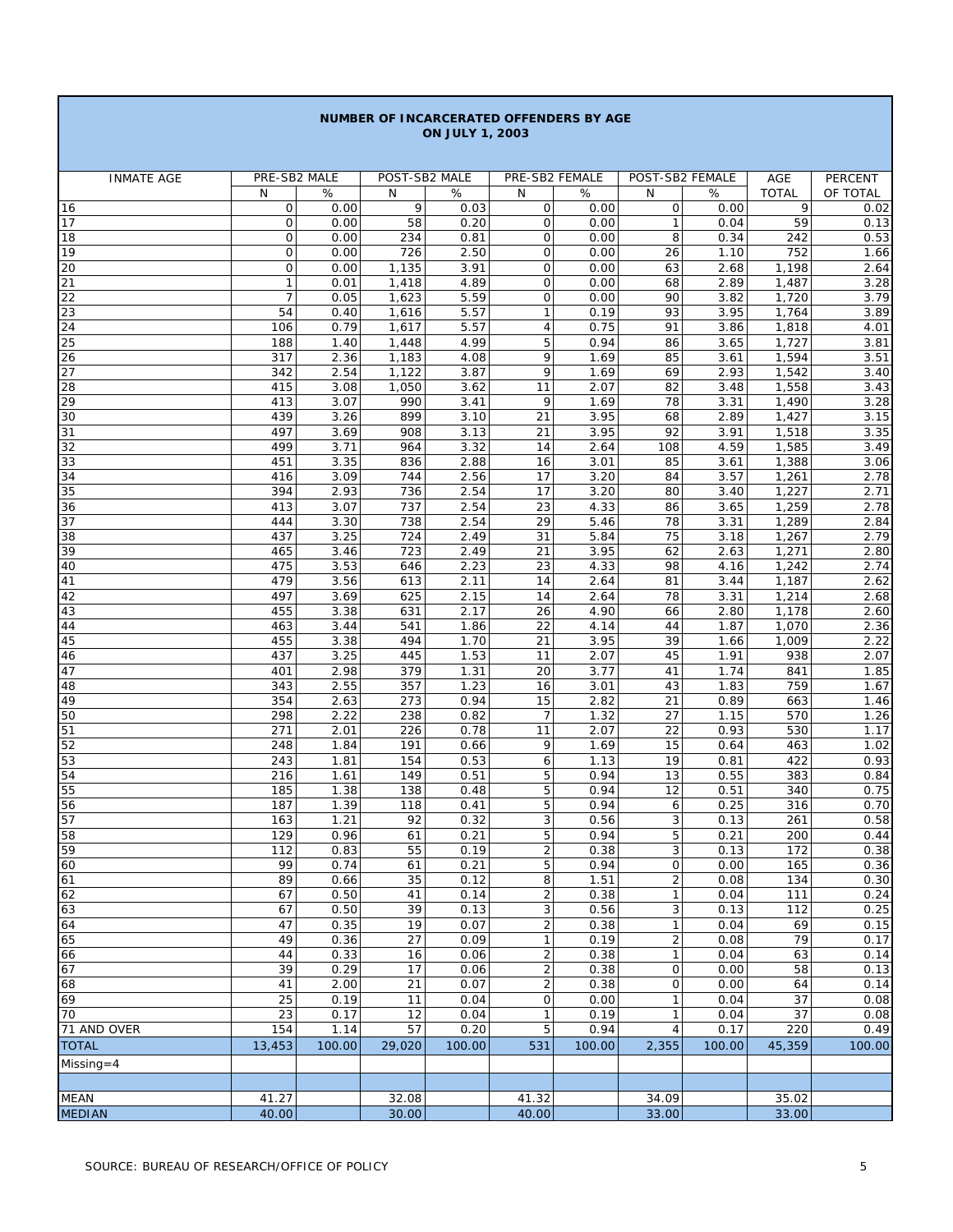| NUMBER OF INCARCERATED SENATE BILL 2* (SB2) OFFENDERS, BY FELONY LEVEL OF MOST<br>SERIOUS CONVICTION OFFENSE, GENDER AND LENGTH OF AGGREGATE SENTENCE,<br><b>ON JULY 1, 2003</b> |                      |        |                         |                                       |            |       |        |                         |                   |            |        |        |
|----------------------------------------------------------------------------------------------------------------------------------------------------------------------------------|----------------------|--------|-------------------------|---------------------------------------|------------|-------|--------|-------------------------|-------------------|------------|--------|--------|
| FELONY/SENTENCE CATEGORY                                                                                                                                                         | MINIMUM, AVERAGE AND |        |                         | MINIMUM, AVERAGE AND<br><b>FEMALE</b> |            |       |        | <b>TOTAL</b>            |                   |            |        |        |
|                                                                                                                                                                                  |                      |        | <b>MAXIMUM SENTENCE</b> |                                       |            |       |        | <b>MAXIMUM SENTENCE</b> |                   |            |        |        |
|                                                                                                                                                                                  |                      |        | TERM (IN MONTHS)*       |                                       |            |       |        |                         | TERM (IN MONTHS)* |            |        |        |
|                                                                                                                                                                                  | <sup>N</sup>         | %      | <b>MIN</b>              | AVG                                   | <b>MAX</b> | N     | %      | <b>MIN</b>              | AVG               | <b>MAX</b> | N.     | %      |
| <b>DEATH</b>                                                                                                                                                                     | 44                   | 0.15   | NA.                     | NA                                    | <b>NA</b>  |       | 0.04   | NA                      | NA                | NA         | 45     | 0.14   |
| LIFE.                                                                                                                                                                            | 1.057                | 3.64   | ΝA                      | <b>NA</b>                             | <b>NA</b>  | 59    | 2.51   | <b>NA</b>               | <b>NA</b>         | <b>NA</b>  | 1.116  | 3.56   |
| <b>FIRST</b>                                                                                                                                                                     | 6,883                | 23.72  | 22.00                   | 106.97                                | 1.296.00   | 354   | 15.03  | 36.00                   | 84.52             | 552.00     | 7,237  | 23.07  |
| <b>SECOND</b>                                                                                                                                                                    | 6,331                | 21.82  | 23.00                   | 61.06                                 | 810.00     | 396   | 16.82  | 6.00                    | 49.51             | 228.00     | 6,727  | 21.44  |
| THIRD                                                                                                                                                                            | 6,319                | 21.77  | 12.00                   | 43.13                                 | 414.00     | 501   | 21.27  | 10.00                   | 36.72             | 300.00     | 6,820  | 21.74  |
| <b>FOURTH</b>                                                                                                                                                                    | 4.054                | 13.97  | 6.00                    | 25.17                                 | 508.00     | 373   | 15.84  | 6.00                    | 20.04             | 180.00     | 4,427  | 14.11  |
| <b>FIFTH</b>                                                                                                                                                                     | 4,332                | 14.93  | 6.00                    | 21.53                                 | 366.00     | 671   | 28.49  | 4.00                    | 14.79             | 126.00     | 5,003  | 15.95  |
| TOTAL SENATE BILL 2                                                                                                                                                              | 29,020               | 100.00 |                         |                                       |            | 2.355 | 100.00 |                         |                   |            | 31,375 | 100.00 |
| PCT. OF TOTAL INCARCERATED                                                                                                                                                       |                      | 63.97  |                         |                                       |            |       | 5.19   |                         |                   |            |        | 69.16  |

\* INCLUDES 'HYBRID' COMMITMENTS WITH BOTH PRE-SB2 AND SB2 OFFENSES AND SENTENCE STRUCTURE. BASED ON AGGREGATE MINIMUM TERMS FOR CASES WITH COMBINED INDETERMINATE SENTENCES. UNCONVENTIONAL MINIMUM TERMS WERE VERIFIED THROUGH PSI'S.

| NUMBER OF INCARCERATED PRE-SB2 OFFENDERS, BY FELONY LEVEL OF MOST<br>SERIOUS CONVICTION OFFENSE, GENDER AND LENGTH OF AGGREGATE SENTENCE,<br><b>ON JULY 1, 2003</b> |                                               |        |                         |                   |            |          |        |                         |                      |              |        |        |  |
|---------------------------------------------------------------------------------------------------------------------------------------------------------------------|-----------------------------------------------|--------|-------------------------|-------------------|------------|----------|--------|-------------------------|----------------------|--------------|--------|--------|--|
| FELONY/SENTENCE CATEGORY                                                                                                                                            | MALE<br>MINIMUM, AVERAGE AND<br><b>FEMALE</b> |        |                         |                   |            |          |        |                         | MINIMUM, AVERAGE AND | <b>TOTAL</b> |        |        |  |
|                                                                                                                                                                     |                                               |        | <b>MAXIMUM SENTENCE</b> |                   |            |          |        | <b>MAXIMUM SENTENCE</b> |                      |              |        |        |  |
|                                                                                                                                                                     |                                               |        |                         | TERM (IN MONTHS)* |            |          |        |                         | TERM (IN MONTHS)*    |              |        |        |  |
|                                                                                                                                                                     | <sub>N</sub>                                  | %      | <b>MIN</b>              | <b>AVG</b>        | <b>MAX</b> | N        | %      | <b>MIN</b>              | <b>AVG</b>           | <b>MAX</b>   | N.     | %      |  |
| <b>DEATH</b>                                                                                                                                                        | 160                                           | 1.19   | <b>NA</b>               | <b>NA</b>         | <b>NA</b>  | $\Omega$ | 0.00   | <b>NA</b>               | <b>NA</b>            | <b>NA</b>    | 160    | 1.14   |  |
| <b>LIFE</b>                                                                                                                                                         | 3.419                                         | 25.41  | <b>NA</b>               | <b>NA</b>         | <b>NA</b>  | 173      | 32.58  | <b>NA</b>               | <b>NA</b>            | <b>NA</b>    | 3,592  | 25.68  |  |
| <b>FIRST</b>                                                                                                                                                        | 6,400                                         | 47.56  | 12.00                   | 138.36            | 3.384.00   | 207      | 38.98  | 12.00                   | 108.05               | 252.00       | 6,607  | 47.23  |  |
| <b>SECOND</b>                                                                                                                                                       | 2.510                                         | 18.65  | 24.00                   | 75.95             | 708.00     | 95       | 17.89  | 24.00                   | 64.30                | 180.00       | 2.605  | 18.62  |  |
| THIRD INDETERMINATE                                                                                                                                                 | 633                                           | 4.70   | 12.00                   | 57.18             | 396.00     | 28       | 5.27   | 24.00                   | 49.86                | 180.00       | 661    | 4.73   |  |
| THIRD DETERMINATE                                                                                                                                                   | 148                                           | 1.10   | 6.00                    | 84.04             | 366.00     | 17       | 3.20   | 12.00                   | 48.35                | 138.00       | 165    | 1.18   |  |
| <b>FOURTH INDETERMINATE</b>                                                                                                                                         | 76                                            | 0.56   | 6.00                    | 74.44             | 360.00     |          | 0.75   | 18.00                   | 54.00                | 108.00       | 80     | 0.57   |  |
| <b>FOURTH DETERMINATE</b>                                                                                                                                           | 111                                           | 0.82   | 6.00                    | 49.90             | 222.00     |          | 1.32   | 6.00                    | 18.86                | 42.00        | 118    | 0.84   |  |
| <b>TOTAL PRE-SB2</b>                                                                                                                                                | 13,457                                        | 100.00 |                         |                   |            | 531      | 100.00 |                         |                      |              | 13,988 | 100.00 |  |
| PCT. OF TOTAL INCARCERATED                                                                                                                                          |                                               | 29.67  |                         |                   |            |          | 1.17   |                         |                      |              |        | 30.84  |  |

\* FOR INDEFINITE SENTENCE TERMS, THE MINIMUM, AVERAGE AND MAXIMUM VALUES REFER TO THE DISTRIBUTION OF THE AGGREGATE MINIMUM SENTENCE. UNCONVENTIONAL MINIMUM TERMS WERE VERIFIED THROUGH PSI'S.



## **Figure 3. Distribution of Felony Categories for all Incarcerated Offenders (N =45,363)**

## **Figure 4. Hybrid Status for all SB2 Incarcerated Offenders (N = 31,375)**

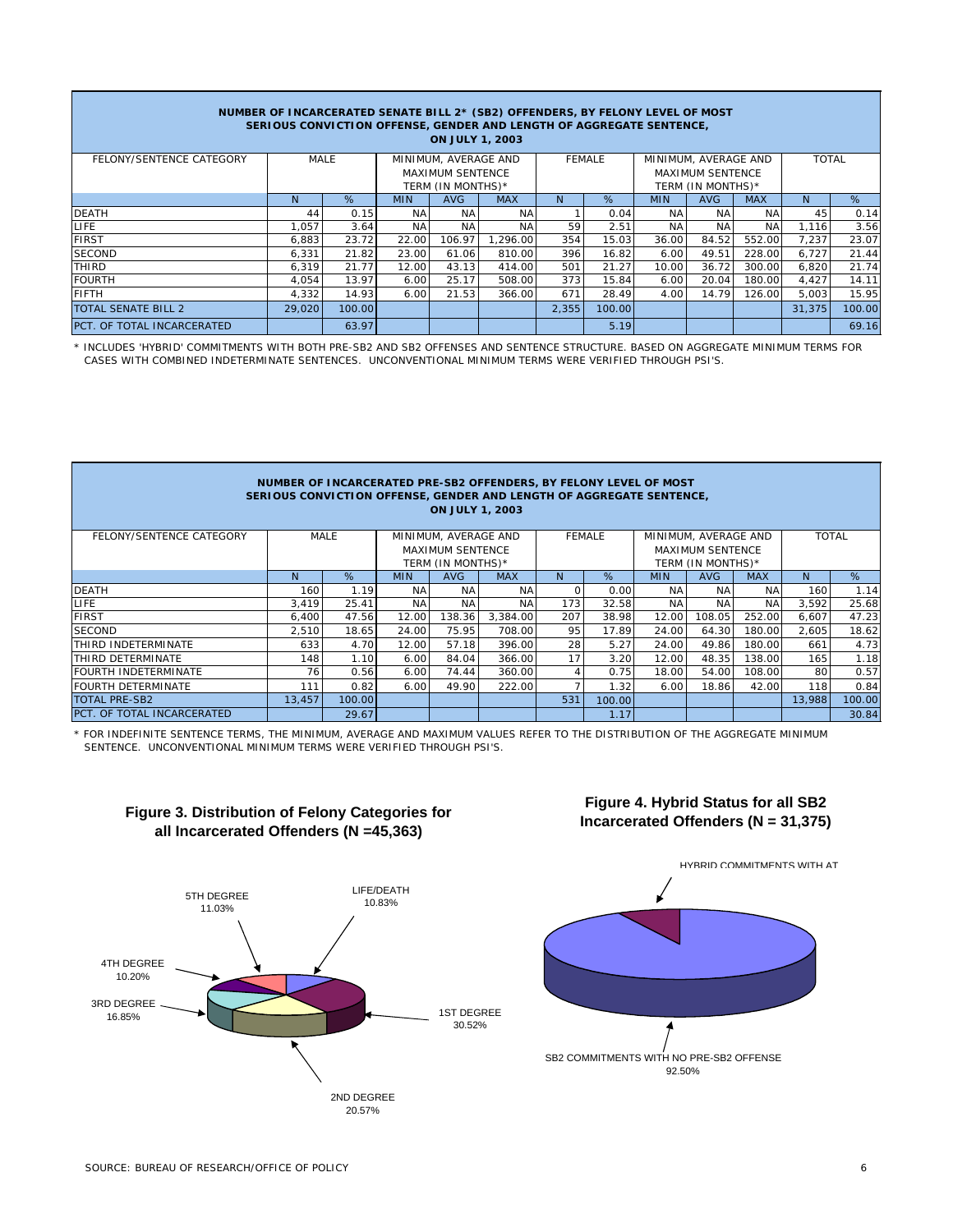#### **NUMBER OF INCARCERATED OFFENDERS BY MOST SERIOUS COMMITMENT OFFENSE ON JULY 1, 2003**

| PRE-SB2 POST-SB2<br><b>TOTAL</b><br><b>TOTAL</b><br>MALE<br>MALE<br><b>FEMALE</b><br><b>FEMALE</b><br>CRIMES AGAINST PERSONS (EXCLUDING SEX OFFENSES)<br>7,759<br>11,372<br>879<br>20,424<br>45.02<br>414<br>ABDUCTION (INCLUDES CHILD STEALING)<br>70<br>158<br>3<br>2<br>233<br>.51<br>29<br>ATTEMPTED ABDUCTION<br>$\mathsf{O}$<br>$\mathbf 0$<br>30<br>.07<br>$\mathbf{1}$<br><b>AGGRAVATED ARSON</b><br>.69<br>91<br>171<br>13<br>311<br>36<br>12<br>ATTEMPTED AGGRAVATED ARSON<br>16<br>12<br>.09<br>$\mathbf{1}$<br>41<br>.82<br>AGGRAVATED ASSAULT<br>17<br>313<br>$\mathbf{1}$<br>374<br>43<br>$\overline{O}$<br>AGGRAVATED MENACING<br>0<br>30<br>$\mathbf 0$<br>30<br>.07<br>AGGRAVATED MURDER<br>78<br>29<br>5.18<br>1,800<br>441<br>2,348<br>ATTEMPTED AGGRAVATED MURDER<br>11<br>140<br>.31<br>60<br>61<br>8<br><b>AGGRAVATED RIOT</b><br>3<br>$\circ$<br>$\overline{4}$<br>.01<br>1<br>0<br>AGGRAVATED ROBBERY<br>1,334<br>2.476<br>13<br>115<br>3,938<br>8.68<br>.33<br>ATTEMPTED AGGRAVATED ROBBERY<br>104<br>$\overline{2}$<br>9<br>150<br>35<br>136<br>.34<br>AGGRAVATED VEHICULAR ASSAULT<br>14<br>152<br>1<br>$\mathbf{1}$<br>3<br>.62<br>AGGRAVATED VEHICULAR HOMICIDE<br>55<br>194<br>30<br>282<br>5<br>244<br>$\overline{O}$<br>279<br><b>ASSAULT</b><br>30<br>.62<br>CHILD ENDANGERMENT<br>24<br>14<br>58<br>278<br>.61<br>182<br>CHILD ENTICEMENT<br>0<br>$\mathsf{O}$<br>.00<br>$\mathbf{1}$<br>0<br>$\mathbf{1}$<br>3<br>.81<br>DOMESTIC VIOLENCE<br>354<br>$\mathsf{O}$<br>9<br>366<br>ETHNIC INTIMIDATION<br>0<br>$\mathsf{O}$<br>$\circ$<br>.00<br>1<br>1<br>.02<br><b>EXTORTION</b><br>0<br>$\mathbf{1}$<br>8<br>6<br>1<br>FELONIOUS ASSAULT<br>794<br>2,926<br>6.45<br>1,981<br>36<br>115<br>ATTEMPTED FELONIOUS ASSAULT<br>56<br>302<br>21<br>386<br>.85<br>7<br>579<br>70<br>1,236<br>2.72<br>INVOLUNTARY MANSLAUGHTER<br>524<br>63<br>KIDNAPPING<br>351<br>359<br>17<br>735<br>1.62<br>8<br>4.25<br><b>MURDER</b><br>1,362<br>455<br>80<br>29<br>1,926<br>ATTEMPTED MURDER<br>258<br>19<br>425<br>.94<br>141<br>7<br>NONSUPPORT OF DEPENDENTS<br>23<br>269<br>$\mathbf{1}$<br>9<br>302<br>.67<br>$\overline{2}$<br>PATIENT ABUSE/NEGLECT<br>$\mathsf{O}$<br>$\mathbf{1}$<br>.01<br>2<br>5<br>$\mathsf{O}$<br>$\overline{2}$<br>3<br>.01<br>PERMITTING CHILD ABUSE<br>0<br>$\mathbf{1}$<br><b>ROBBERY</b><br>505<br>2,029<br>22<br>2,724<br>6.00<br>168<br>ATTEMPTED ROBBERY<br>75<br>91<br>3<br>182<br>.40<br>13<br>VEHICULAR HOMICIDE<br>$\overline{2}$<br>$\mathsf{O}$<br>.00<br>0<br>0<br>2<br>39<br>1.34<br>VOLUNTARY MANSLAUGHTER<br>363<br>179<br>25<br>606<br><b>SEX OFFENSES**</b><br>4,132<br>3,579<br>58<br>57<br>7,826<br>17.25<br>COMPELLING PROSTITUTION<br>8<br>11<br>.02<br>1<br>1<br>1<br>.74<br><b>CORRUPTION OF A MINOR</b><br>22<br>305<br>336<br>$\mathbf{1}$<br>8<br>ATTEMPTED CORRUPTION OF A MINOR<br>$\mathsf{O}$<br>$\overline{2}$<br>0<br>17<br>19<br>.04<br>DISSEMINATING MATTER HARMFUL TO JUVENILES<br>0<br>5<br>0<br>5<br>.01<br>0<br>FAILURE TO NOTIFY POLICE OF ADDRESS CHANGE (SEX OFFENDER)<br>0<br>$\mathsf{O}$<br>45<br>45<br>$\circ$<br>.10<br>0<br>FAILURE TO REGISTER AS A SEX OFFENDER<br>$\mathsf{O}$<br>$\circ$<br>.01<br>6<br>6<br>0<br>$\mathsf{O}$<br>FAILURE TO VERIFY CURRENT ADDRESS (SEX OFFENDER)<br>18<br>$\circ$<br>18<br>.04<br>FELONIOUS SEXUAL PENETRATION<br>280<br>9<br>293<br>.65<br>$\overline{4}$<br>0<br>3<br>ATTEMPTED FELONIOUS SEXUAL PENETRATION<br>107<br>$\mathbf 0$<br>$\circ$<br>.24<br>110<br><b>GROSS SEXUAL IMPOSITION</b><br>138<br>0<br>8<br>793<br>1.75<br>647<br><b>IMPORTUNING</b><br>$\mathsf{O}$<br>5<br>$\circ$<br>5<br>.01<br>0<br>$\overline{2}$<br>.34<br>PANDERING OBSCENITY<br>26<br>123<br>155<br>$\overline{4}$<br>PROMOTING PROSTITUTION<br>$\mathsf{O}$<br>$\mathbf{1}$<br>.01<br>1<br>4<br>6<br>2,837<br>35<br>4,588<br>10.11<br>1,696<br>20<br>RAPE<br>1.96<br>ATTEMPTED RAPE<br>254<br>7<br>0<br>887<br>626<br>SEXUAL BATTERY<br>539<br>1.19<br>94<br>440<br>0<br>5<br>SOLICITING<br>0<br>0<br>8<br>9<br>.02<br>$\mathbf{1}$<br>VOYEURISM<br>0<br>0<br>.00<br>$\mathbf{1}$<br>0<br>$\mathbf{1}$<br><b>BURGLARY OFFENSES</b><br>1,074<br>21<br>182<br>4,659<br>10.27<br>3,382<br>AGGRAVATED BURGLARY<br>727<br>663<br>17<br>25<br>1,432<br>3.16<br>ATTEMPTED AGGRAVATED BURGLARY<br>27<br>46<br>0<br>$\mathbf{1}$<br>74<br>.16<br>BURGLARY ( INCLUDES ATTEMPTS)<br>320<br>3,153<br>6.95<br>2,673<br>4<br>156 | MOST SERIOUS OFFENSE* | PRE-SB2 | POST-SB2 |  | DEPT. | % OF |
|---------------------------------------------------------------------------------------------------------------------------------------------------------------------------------------------------------------------------------------------------------------------------------------------------------------------------------------------------------------------------------------------------------------------------------------------------------------------------------------------------------------------------------------------------------------------------------------------------------------------------------------------------------------------------------------------------------------------------------------------------------------------------------------------------------------------------------------------------------------------------------------------------------------------------------------------------------------------------------------------------------------------------------------------------------------------------------------------------------------------------------------------------------------------------------------------------------------------------------------------------------------------------------------------------------------------------------------------------------------------------------------------------------------------------------------------------------------------------------------------------------------------------------------------------------------------------------------------------------------------------------------------------------------------------------------------------------------------------------------------------------------------------------------------------------------------------------------------------------------------------------------------------------------------------------------------------------------------------------------------------------------------------------------------------------------------------------------------------------------------------------------------------------------------------------------------------------------------------------------------------------------------------------------------------------------------------------------------------------------------------------------------------------------------------------------------------------------------------------------------------------------------------------------------------------------------------------------------------------------------------------------------------------------------------------------------------------------------------------------------------------------------------------------------------------------------------------------------------------------------------------------------------------------------------------------------------------------------------------------------------------------------------------------------------------------------------------------------------------------------------------------------------------------------------------------------------------------------------------------------------------------------------------------------------------------------------------------------------------------------------------------------------------------------------------------------------------------------------------------------------------------------------------------------------------------------------------------------------------------------------------------------------------------------------------------------------------------------------------------------------------------------------------------------------------------------------------------------------------------------------------------------------------------------------------------------------------------------------------------------------------------------------------------------------------------------------------------------------------------------------------------------------------------------------------------------------------------------------------------------------------------------------------------------------------------------------------------------------------------------------------------------------------------------------------------------|-----------------------|---------|----------|--|-------|------|
|                                                                                                                                                                                                                                                                                                                                                                                                                                                                                                                                                                                                                                                                                                                                                                                                                                                                                                                                                                                                                                                                                                                                                                                                                                                                                                                                                                                                                                                                                                                                                                                                                                                                                                                                                                                                                                                                                                                                                                                                                                                                                                                                                                                                                                                                                                                                                                                                                                                                                                                                                                                                                                                                                                                                                                                                                                                                                                                                                                                                                                                                                                                                                                                                                                                                                                                                                                                                                                                                                                                                                                                                                                                                                                                                                                                                                                                                                                                                                                                                                                                                                                                                                                                                                                                                                                                                                                                                                                             |                       |         |          |  |       |      |
|                                                                                                                                                                                                                                                                                                                                                                                                                                                                                                                                                                                                                                                                                                                                                                                                                                                                                                                                                                                                                                                                                                                                                                                                                                                                                                                                                                                                                                                                                                                                                                                                                                                                                                                                                                                                                                                                                                                                                                                                                                                                                                                                                                                                                                                                                                                                                                                                                                                                                                                                                                                                                                                                                                                                                                                                                                                                                                                                                                                                                                                                                                                                                                                                                                                                                                                                                                                                                                                                                                                                                                                                                                                                                                                                                                                                                                                                                                                                                                                                                                                                                                                                                                                                                                                                                                                                                                                                                                             |                       |         |          |  |       |      |
|                                                                                                                                                                                                                                                                                                                                                                                                                                                                                                                                                                                                                                                                                                                                                                                                                                                                                                                                                                                                                                                                                                                                                                                                                                                                                                                                                                                                                                                                                                                                                                                                                                                                                                                                                                                                                                                                                                                                                                                                                                                                                                                                                                                                                                                                                                                                                                                                                                                                                                                                                                                                                                                                                                                                                                                                                                                                                                                                                                                                                                                                                                                                                                                                                                                                                                                                                                                                                                                                                                                                                                                                                                                                                                                                                                                                                                                                                                                                                                                                                                                                                                                                                                                                                                                                                                                                                                                                                                             |                       |         |          |  |       |      |
|                                                                                                                                                                                                                                                                                                                                                                                                                                                                                                                                                                                                                                                                                                                                                                                                                                                                                                                                                                                                                                                                                                                                                                                                                                                                                                                                                                                                                                                                                                                                                                                                                                                                                                                                                                                                                                                                                                                                                                                                                                                                                                                                                                                                                                                                                                                                                                                                                                                                                                                                                                                                                                                                                                                                                                                                                                                                                                                                                                                                                                                                                                                                                                                                                                                                                                                                                                                                                                                                                                                                                                                                                                                                                                                                                                                                                                                                                                                                                                                                                                                                                                                                                                                                                                                                                                                                                                                                                                             |                       |         |          |  |       |      |
|                                                                                                                                                                                                                                                                                                                                                                                                                                                                                                                                                                                                                                                                                                                                                                                                                                                                                                                                                                                                                                                                                                                                                                                                                                                                                                                                                                                                                                                                                                                                                                                                                                                                                                                                                                                                                                                                                                                                                                                                                                                                                                                                                                                                                                                                                                                                                                                                                                                                                                                                                                                                                                                                                                                                                                                                                                                                                                                                                                                                                                                                                                                                                                                                                                                                                                                                                                                                                                                                                                                                                                                                                                                                                                                                                                                                                                                                                                                                                                                                                                                                                                                                                                                                                                                                                                                                                                                                                                             |                       |         |          |  |       |      |
|                                                                                                                                                                                                                                                                                                                                                                                                                                                                                                                                                                                                                                                                                                                                                                                                                                                                                                                                                                                                                                                                                                                                                                                                                                                                                                                                                                                                                                                                                                                                                                                                                                                                                                                                                                                                                                                                                                                                                                                                                                                                                                                                                                                                                                                                                                                                                                                                                                                                                                                                                                                                                                                                                                                                                                                                                                                                                                                                                                                                                                                                                                                                                                                                                                                                                                                                                                                                                                                                                                                                                                                                                                                                                                                                                                                                                                                                                                                                                                                                                                                                                                                                                                                                                                                                                                                                                                                                                                             |                       |         |          |  |       |      |
|                                                                                                                                                                                                                                                                                                                                                                                                                                                                                                                                                                                                                                                                                                                                                                                                                                                                                                                                                                                                                                                                                                                                                                                                                                                                                                                                                                                                                                                                                                                                                                                                                                                                                                                                                                                                                                                                                                                                                                                                                                                                                                                                                                                                                                                                                                                                                                                                                                                                                                                                                                                                                                                                                                                                                                                                                                                                                                                                                                                                                                                                                                                                                                                                                                                                                                                                                                                                                                                                                                                                                                                                                                                                                                                                                                                                                                                                                                                                                                                                                                                                                                                                                                                                                                                                                                                                                                                                                                             |                       |         |          |  |       |      |
|                                                                                                                                                                                                                                                                                                                                                                                                                                                                                                                                                                                                                                                                                                                                                                                                                                                                                                                                                                                                                                                                                                                                                                                                                                                                                                                                                                                                                                                                                                                                                                                                                                                                                                                                                                                                                                                                                                                                                                                                                                                                                                                                                                                                                                                                                                                                                                                                                                                                                                                                                                                                                                                                                                                                                                                                                                                                                                                                                                                                                                                                                                                                                                                                                                                                                                                                                                                                                                                                                                                                                                                                                                                                                                                                                                                                                                                                                                                                                                                                                                                                                                                                                                                                                                                                                                                                                                                                                                             |                       |         |          |  |       |      |
|                                                                                                                                                                                                                                                                                                                                                                                                                                                                                                                                                                                                                                                                                                                                                                                                                                                                                                                                                                                                                                                                                                                                                                                                                                                                                                                                                                                                                                                                                                                                                                                                                                                                                                                                                                                                                                                                                                                                                                                                                                                                                                                                                                                                                                                                                                                                                                                                                                                                                                                                                                                                                                                                                                                                                                                                                                                                                                                                                                                                                                                                                                                                                                                                                                                                                                                                                                                                                                                                                                                                                                                                                                                                                                                                                                                                                                                                                                                                                                                                                                                                                                                                                                                                                                                                                                                                                                                                                                             |                       |         |          |  |       |      |
|                                                                                                                                                                                                                                                                                                                                                                                                                                                                                                                                                                                                                                                                                                                                                                                                                                                                                                                                                                                                                                                                                                                                                                                                                                                                                                                                                                                                                                                                                                                                                                                                                                                                                                                                                                                                                                                                                                                                                                                                                                                                                                                                                                                                                                                                                                                                                                                                                                                                                                                                                                                                                                                                                                                                                                                                                                                                                                                                                                                                                                                                                                                                                                                                                                                                                                                                                                                                                                                                                                                                                                                                                                                                                                                                                                                                                                                                                                                                                                                                                                                                                                                                                                                                                                                                                                                                                                                                                                             |                       |         |          |  |       |      |
|                                                                                                                                                                                                                                                                                                                                                                                                                                                                                                                                                                                                                                                                                                                                                                                                                                                                                                                                                                                                                                                                                                                                                                                                                                                                                                                                                                                                                                                                                                                                                                                                                                                                                                                                                                                                                                                                                                                                                                                                                                                                                                                                                                                                                                                                                                                                                                                                                                                                                                                                                                                                                                                                                                                                                                                                                                                                                                                                                                                                                                                                                                                                                                                                                                                                                                                                                                                                                                                                                                                                                                                                                                                                                                                                                                                                                                                                                                                                                                                                                                                                                                                                                                                                                                                                                                                                                                                                                                             |                       |         |          |  |       |      |
|                                                                                                                                                                                                                                                                                                                                                                                                                                                                                                                                                                                                                                                                                                                                                                                                                                                                                                                                                                                                                                                                                                                                                                                                                                                                                                                                                                                                                                                                                                                                                                                                                                                                                                                                                                                                                                                                                                                                                                                                                                                                                                                                                                                                                                                                                                                                                                                                                                                                                                                                                                                                                                                                                                                                                                                                                                                                                                                                                                                                                                                                                                                                                                                                                                                                                                                                                                                                                                                                                                                                                                                                                                                                                                                                                                                                                                                                                                                                                                                                                                                                                                                                                                                                                                                                                                                                                                                                                                             |                       |         |          |  |       |      |
|                                                                                                                                                                                                                                                                                                                                                                                                                                                                                                                                                                                                                                                                                                                                                                                                                                                                                                                                                                                                                                                                                                                                                                                                                                                                                                                                                                                                                                                                                                                                                                                                                                                                                                                                                                                                                                                                                                                                                                                                                                                                                                                                                                                                                                                                                                                                                                                                                                                                                                                                                                                                                                                                                                                                                                                                                                                                                                                                                                                                                                                                                                                                                                                                                                                                                                                                                                                                                                                                                                                                                                                                                                                                                                                                                                                                                                                                                                                                                                                                                                                                                                                                                                                                                                                                                                                                                                                                                                             |                       |         |          |  |       |      |
|                                                                                                                                                                                                                                                                                                                                                                                                                                                                                                                                                                                                                                                                                                                                                                                                                                                                                                                                                                                                                                                                                                                                                                                                                                                                                                                                                                                                                                                                                                                                                                                                                                                                                                                                                                                                                                                                                                                                                                                                                                                                                                                                                                                                                                                                                                                                                                                                                                                                                                                                                                                                                                                                                                                                                                                                                                                                                                                                                                                                                                                                                                                                                                                                                                                                                                                                                                                                                                                                                                                                                                                                                                                                                                                                                                                                                                                                                                                                                                                                                                                                                                                                                                                                                                                                                                                                                                                                                                             |                       |         |          |  |       |      |
|                                                                                                                                                                                                                                                                                                                                                                                                                                                                                                                                                                                                                                                                                                                                                                                                                                                                                                                                                                                                                                                                                                                                                                                                                                                                                                                                                                                                                                                                                                                                                                                                                                                                                                                                                                                                                                                                                                                                                                                                                                                                                                                                                                                                                                                                                                                                                                                                                                                                                                                                                                                                                                                                                                                                                                                                                                                                                                                                                                                                                                                                                                                                                                                                                                                                                                                                                                                                                                                                                                                                                                                                                                                                                                                                                                                                                                                                                                                                                                                                                                                                                                                                                                                                                                                                                                                                                                                                                                             |                       |         |          |  |       |      |
|                                                                                                                                                                                                                                                                                                                                                                                                                                                                                                                                                                                                                                                                                                                                                                                                                                                                                                                                                                                                                                                                                                                                                                                                                                                                                                                                                                                                                                                                                                                                                                                                                                                                                                                                                                                                                                                                                                                                                                                                                                                                                                                                                                                                                                                                                                                                                                                                                                                                                                                                                                                                                                                                                                                                                                                                                                                                                                                                                                                                                                                                                                                                                                                                                                                                                                                                                                                                                                                                                                                                                                                                                                                                                                                                                                                                                                                                                                                                                                                                                                                                                                                                                                                                                                                                                                                                                                                                                                             |                       |         |          |  |       |      |
|                                                                                                                                                                                                                                                                                                                                                                                                                                                                                                                                                                                                                                                                                                                                                                                                                                                                                                                                                                                                                                                                                                                                                                                                                                                                                                                                                                                                                                                                                                                                                                                                                                                                                                                                                                                                                                                                                                                                                                                                                                                                                                                                                                                                                                                                                                                                                                                                                                                                                                                                                                                                                                                                                                                                                                                                                                                                                                                                                                                                                                                                                                                                                                                                                                                                                                                                                                                                                                                                                                                                                                                                                                                                                                                                                                                                                                                                                                                                                                                                                                                                                                                                                                                                                                                                                                                                                                                                                                             |                       |         |          |  |       |      |
|                                                                                                                                                                                                                                                                                                                                                                                                                                                                                                                                                                                                                                                                                                                                                                                                                                                                                                                                                                                                                                                                                                                                                                                                                                                                                                                                                                                                                                                                                                                                                                                                                                                                                                                                                                                                                                                                                                                                                                                                                                                                                                                                                                                                                                                                                                                                                                                                                                                                                                                                                                                                                                                                                                                                                                                                                                                                                                                                                                                                                                                                                                                                                                                                                                                                                                                                                                                                                                                                                                                                                                                                                                                                                                                                                                                                                                                                                                                                                                                                                                                                                                                                                                                                                                                                                                                                                                                                                                             |                       |         |          |  |       |      |
|                                                                                                                                                                                                                                                                                                                                                                                                                                                                                                                                                                                                                                                                                                                                                                                                                                                                                                                                                                                                                                                                                                                                                                                                                                                                                                                                                                                                                                                                                                                                                                                                                                                                                                                                                                                                                                                                                                                                                                                                                                                                                                                                                                                                                                                                                                                                                                                                                                                                                                                                                                                                                                                                                                                                                                                                                                                                                                                                                                                                                                                                                                                                                                                                                                                                                                                                                                                                                                                                                                                                                                                                                                                                                                                                                                                                                                                                                                                                                                                                                                                                                                                                                                                                                                                                                                                                                                                                                                             |                       |         |          |  |       |      |
|                                                                                                                                                                                                                                                                                                                                                                                                                                                                                                                                                                                                                                                                                                                                                                                                                                                                                                                                                                                                                                                                                                                                                                                                                                                                                                                                                                                                                                                                                                                                                                                                                                                                                                                                                                                                                                                                                                                                                                                                                                                                                                                                                                                                                                                                                                                                                                                                                                                                                                                                                                                                                                                                                                                                                                                                                                                                                                                                                                                                                                                                                                                                                                                                                                                                                                                                                                                                                                                                                                                                                                                                                                                                                                                                                                                                                                                                                                                                                                                                                                                                                                                                                                                                                                                                                                                                                                                                                                             |                       |         |          |  |       |      |
|                                                                                                                                                                                                                                                                                                                                                                                                                                                                                                                                                                                                                                                                                                                                                                                                                                                                                                                                                                                                                                                                                                                                                                                                                                                                                                                                                                                                                                                                                                                                                                                                                                                                                                                                                                                                                                                                                                                                                                                                                                                                                                                                                                                                                                                                                                                                                                                                                                                                                                                                                                                                                                                                                                                                                                                                                                                                                                                                                                                                                                                                                                                                                                                                                                                                                                                                                                                                                                                                                                                                                                                                                                                                                                                                                                                                                                                                                                                                                                                                                                                                                                                                                                                                                                                                                                                                                                                                                                             |                       |         |          |  |       |      |
|                                                                                                                                                                                                                                                                                                                                                                                                                                                                                                                                                                                                                                                                                                                                                                                                                                                                                                                                                                                                                                                                                                                                                                                                                                                                                                                                                                                                                                                                                                                                                                                                                                                                                                                                                                                                                                                                                                                                                                                                                                                                                                                                                                                                                                                                                                                                                                                                                                                                                                                                                                                                                                                                                                                                                                                                                                                                                                                                                                                                                                                                                                                                                                                                                                                                                                                                                                                                                                                                                                                                                                                                                                                                                                                                                                                                                                                                                                                                                                                                                                                                                                                                                                                                                                                                                                                                                                                                                                             |                       |         |          |  |       |      |
|                                                                                                                                                                                                                                                                                                                                                                                                                                                                                                                                                                                                                                                                                                                                                                                                                                                                                                                                                                                                                                                                                                                                                                                                                                                                                                                                                                                                                                                                                                                                                                                                                                                                                                                                                                                                                                                                                                                                                                                                                                                                                                                                                                                                                                                                                                                                                                                                                                                                                                                                                                                                                                                                                                                                                                                                                                                                                                                                                                                                                                                                                                                                                                                                                                                                                                                                                                                                                                                                                                                                                                                                                                                                                                                                                                                                                                                                                                                                                                                                                                                                                                                                                                                                                                                                                                                                                                                                                                             |                       |         |          |  |       |      |
|                                                                                                                                                                                                                                                                                                                                                                                                                                                                                                                                                                                                                                                                                                                                                                                                                                                                                                                                                                                                                                                                                                                                                                                                                                                                                                                                                                                                                                                                                                                                                                                                                                                                                                                                                                                                                                                                                                                                                                                                                                                                                                                                                                                                                                                                                                                                                                                                                                                                                                                                                                                                                                                                                                                                                                                                                                                                                                                                                                                                                                                                                                                                                                                                                                                                                                                                                                                                                                                                                                                                                                                                                                                                                                                                                                                                                                                                                                                                                                                                                                                                                                                                                                                                                                                                                                                                                                                                                                             |                       |         |          |  |       |      |
|                                                                                                                                                                                                                                                                                                                                                                                                                                                                                                                                                                                                                                                                                                                                                                                                                                                                                                                                                                                                                                                                                                                                                                                                                                                                                                                                                                                                                                                                                                                                                                                                                                                                                                                                                                                                                                                                                                                                                                                                                                                                                                                                                                                                                                                                                                                                                                                                                                                                                                                                                                                                                                                                                                                                                                                                                                                                                                                                                                                                                                                                                                                                                                                                                                                                                                                                                                                                                                                                                                                                                                                                                                                                                                                                                                                                                                                                                                                                                                                                                                                                                                                                                                                                                                                                                                                                                                                                                                             |                       |         |          |  |       |      |
|                                                                                                                                                                                                                                                                                                                                                                                                                                                                                                                                                                                                                                                                                                                                                                                                                                                                                                                                                                                                                                                                                                                                                                                                                                                                                                                                                                                                                                                                                                                                                                                                                                                                                                                                                                                                                                                                                                                                                                                                                                                                                                                                                                                                                                                                                                                                                                                                                                                                                                                                                                                                                                                                                                                                                                                                                                                                                                                                                                                                                                                                                                                                                                                                                                                                                                                                                                                                                                                                                                                                                                                                                                                                                                                                                                                                                                                                                                                                                                                                                                                                                                                                                                                                                                                                                                                                                                                                                                             |                       |         |          |  |       |      |
|                                                                                                                                                                                                                                                                                                                                                                                                                                                                                                                                                                                                                                                                                                                                                                                                                                                                                                                                                                                                                                                                                                                                                                                                                                                                                                                                                                                                                                                                                                                                                                                                                                                                                                                                                                                                                                                                                                                                                                                                                                                                                                                                                                                                                                                                                                                                                                                                                                                                                                                                                                                                                                                                                                                                                                                                                                                                                                                                                                                                                                                                                                                                                                                                                                                                                                                                                                                                                                                                                                                                                                                                                                                                                                                                                                                                                                                                                                                                                                                                                                                                                                                                                                                                                                                                                                                                                                                                                                             |                       |         |          |  |       |      |
|                                                                                                                                                                                                                                                                                                                                                                                                                                                                                                                                                                                                                                                                                                                                                                                                                                                                                                                                                                                                                                                                                                                                                                                                                                                                                                                                                                                                                                                                                                                                                                                                                                                                                                                                                                                                                                                                                                                                                                                                                                                                                                                                                                                                                                                                                                                                                                                                                                                                                                                                                                                                                                                                                                                                                                                                                                                                                                                                                                                                                                                                                                                                                                                                                                                                                                                                                                                                                                                                                                                                                                                                                                                                                                                                                                                                                                                                                                                                                                                                                                                                                                                                                                                                                                                                                                                                                                                                                                             |                       |         |          |  |       |      |
|                                                                                                                                                                                                                                                                                                                                                                                                                                                                                                                                                                                                                                                                                                                                                                                                                                                                                                                                                                                                                                                                                                                                                                                                                                                                                                                                                                                                                                                                                                                                                                                                                                                                                                                                                                                                                                                                                                                                                                                                                                                                                                                                                                                                                                                                                                                                                                                                                                                                                                                                                                                                                                                                                                                                                                                                                                                                                                                                                                                                                                                                                                                                                                                                                                                                                                                                                                                                                                                                                                                                                                                                                                                                                                                                                                                                                                                                                                                                                                                                                                                                                                                                                                                                                                                                                                                                                                                                                                             |                       |         |          |  |       |      |
|                                                                                                                                                                                                                                                                                                                                                                                                                                                                                                                                                                                                                                                                                                                                                                                                                                                                                                                                                                                                                                                                                                                                                                                                                                                                                                                                                                                                                                                                                                                                                                                                                                                                                                                                                                                                                                                                                                                                                                                                                                                                                                                                                                                                                                                                                                                                                                                                                                                                                                                                                                                                                                                                                                                                                                                                                                                                                                                                                                                                                                                                                                                                                                                                                                                                                                                                                                                                                                                                                                                                                                                                                                                                                                                                                                                                                                                                                                                                                                                                                                                                                                                                                                                                                                                                                                                                                                                                                                             |                       |         |          |  |       |      |
|                                                                                                                                                                                                                                                                                                                                                                                                                                                                                                                                                                                                                                                                                                                                                                                                                                                                                                                                                                                                                                                                                                                                                                                                                                                                                                                                                                                                                                                                                                                                                                                                                                                                                                                                                                                                                                                                                                                                                                                                                                                                                                                                                                                                                                                                                                                                                                                                                                                                                                                                                                                                                                                                                                                                                                                                                                                                                                                                                                                                                                                                                                                                                                                                                                                                                                                                                                                                                                                                                                                                                                                                                                                                                                                                                                                                                                                                                                                                                                                                                                                                                                                                                                                                                                                                                                                                                                                                                                             |                       |         |          |  |       |      |
|                                                                                                                                                                                                                                                                                                                                                                                                                                                                                                                                                                                                                                                                                                                                                                                                                                                                                                                                                                                                                                                                                                                                                                                                                                                                                                                                                                                                                                                                                                                                                                                                                                                                                                                                                                                                                                                                                                                                                                                                                                                                                                                                                                                                                                                                                                                                                                                                                                                                                                                                                                                                                                                                                                                                                                                                                                                                                                                                                                                                                                                                                                                                                                                                                                                                                                                                                                                                                                                                                                                                                                                                                                                                                                                                                                                                                                                                                                                                                                                                                                                                                                                                                                                                                                                                                                                                                                                                                                             |                       |         |          |  |       |      |
|                                                                                                                                                                                                                                                                                                                                                                                                                                                                                                                                                                                                                                                                                                                                                                                                                                                                                                                                                                                                                                                                                                                                                                                                                                                                                                                                                                                                                                                                                                                                                                                                                                                                                                                                                                                                                                                                                                                                                                                                                                                                                                                                                                                                                                                                                                                                                                                                                                                                                                                                                                                                                                                                                                                                                                                                                                                                                                                                                                                                                                                                                                                                                                                                                                                                                                                                                                                                                                                                                                                                                                                                                                                                                                                                                                                                                                                                                                                                                                                                                                                                                                                                                                                                                                                                                                                                                                                                                                             |                       |         |          |  |       |      |
|                                                                                                                                                                                                                                                                                                                                                                                                                                                                                                                                                                                                                                                                                                                                                                                                                                                                                                                                                                                                                                                                                                                                                                                                                                                                                                                                                                                                                                                                                                                                                                                                                                                                                                                                                                                                                                                                                                                                                                                                                                                                                                                                                                                                                                                                                                                                                                                                                                                                                                                                                                                                                                                                                                                                                                                                                                                                                                                                                                                                                                                                                                                                                                                                                                                                                                                                                                                                                                                                                                                                                                                                                                                                                                                                                                                                                                                                                                                                                                                                                                                                                                                                                                                                                                                                                                                                                                                                                                             |                       |         |          |  |       |      |
|                                                                                                                                                                                                                                                                                                                                                                                                                                                                                                                                                                                                                                                                                                                                                                                                                                                                                                                                                                                                                                                                                                                                                                                                                                                                                                                                                                                                                                                                                                                                                                                                                                                                                                                                                                                                                                                                                                                                                                                                                                                                                                                                                                                                                                                                                                                                                                                                                                                                                                                                                                                                                                                                                                                                                                                                                                                                                                                                                                                                                                                                                                                                                                                                                                                                                                                                                                                                                                                                                                                                                                                                                                                                                                                                                                                                                                                                                                                                                                                                                                                                                                                                                                                                                                                                                                                                                                                                                                             |                       |         |          |  |       |      |
|                                                                                                                                                                                                                                                                                                                                                                                                                                                                                                                                                                                                                                                                                                                                                                                                                                                                                                                                                                                                                                                                                                                                                                                                                                                                                                                                                                                                                                                                                                                                                                                                                                                                                                                                                                                                                                                                                                                                                                                                                                                                                                                                                                                                                                                                                                                                                                                                                                                                                                                                                                                                                                                                                                                                                                                                                                                                                                                                                                                                                                                                                                                                                                                                                                                                                                                                                                                                                                                                                                                                                                                                                                                                                                                                                                                                                                                                                                                                                                                                                                                                                                                                                                                                                                                                                                                                                                                                                                             |                       |         |          |  |       |      |
|                                                                                                                                                                                                                                                                                                                                                                                                                                                                                                                                                                                                                                                                                                                                                                                                                                                                                                                                                                                                                                                                                                                                                                                                                                                                                                                                                                                                                                                                                                                                                                                                                                                                                                                                                                                                                                                                                                                                                                                                                                                                                                                                                                                                                                                                                                                                                                                                                                                                                                                                                                                                                                                                                                                                                                                                                                                                                                                                                                                                                                                                                                                                                                                                                                                                                                                                                                                                                                                                                                                                                                                                                                                                                                                                                                                                                                                                                                                                                                                                                                                                                                                                                                                                                                                                                                                                                                                                                                             |                       |         |          |  |       |      |
|                                                                                                                                                                                                                                                                                                                                                                                                                                                                                                                                                                                                                                                                                                                                                                                                                                                                                                                                                                                                                                                                                                                                                                                                                                                                                                                                                                                                                                                                                                                                                                                                                                                                                                                                                                                                                                                                                                                                                                                                                                                                                                                                                                                                                                                                                                                                                                                                                                                                                                                                                                                                                                                                                                                                                                                                                                                                                                                                                                                                                                                                                                                                                                                                                                                                                                                                                                                                                                                                                                                                                                                                                                                                                                                                                                                                                                                                                                                                                                                                                                                                                                                                                                                                                                                                                                                                                                                                                                             |                       |         |          |  |       |      |
|                                                                                                                                                                                                                                                                                                                                                                                                                                                                                                                                                                                                                                                                                                                                                                                                                                                                                                                                                                                                                                                                                                                                                                                                                                                                                                                                                                                                                                                                                                                                                                                                                                                                                                                                                                                                                                                                                                                                                                                                                                                                                                                                                                                                                                                                                                                                                                                                                                                                                                                                                                                                                                                                                                                                                                                                                                                                                                                                                                                                                                                                                                                                                                                                                                                                                                                                                                                                                                                                                                                                                                                                                                                                                                                                                                                                                                                                                                                                                                                                                                                                                                                                                                                                                                                                                                                                                                                                                                             |                       |         |          |  |       |      |
|                                                                                                                                                                                                                                                                                                                                                                                                                                                                                                                                                                                                                                                                                                                                                                                                                                                                                                                                                                                                                                                                                                                                                                                                                                                                                                                                                                                                                                                                                                                                                                                                                                                                                                                                                                                                                                                                                                                                                                                                                                                                                                                                                                                                                                                                                                                                                                                                                                                                                                                                                                                                                                                                                                                                                                                                                                                                                                                                                                                                                                                                                                                                                                                                                                                                                                                                                                                                                                                                                                                                                                                                                                                                                                                                                                                                                                                                                                                                                                                                                                                                                                                                                                                                                                                                                                                                                                                                                                             |                       |         |          |  |       |      |
|                                                                                                                                                                                                                                                                                                                                                                                                                                                                                                                                                                                                                                                                                                                                                                                                                                                                                                                                                                                                                                                                                                                                                                                                                                                                                                                                                                                                                                                                                                                                                                                                                                                                                                                                                                                                                                                                                                                                                                                                                                                                                                                                                                                                                                                                                                                                                                                                                                                                                                                                                                                                                                                                                                                                                                                                                                                                                                                                                                                                                                                                                                                                                                                                                                                                                                                                                                                                                                                                                                                                                                                                                                                                                                                                                                                                                                                                                                                                                                                                                                                                                                                                                                                                                                                                                                                                                                                                                                             |                       |         |          |  |       |      |
|                                                                                                                                                                                                                                                                                                                                                                                                                                                                                                                                                                                                                                                                                                                                                                                                                                                                                                                                                                                                                                                                                                                                                                                                                                                                                                                                                                                                                                                                                                                                                                                                                                                                                                                                                                                                                                                                                                                                                                                                                                                                                                                                                                                                                                                                                                                                                                                                                                                                                                                                                                                                                                                                                                                                                                                                                                                                                                                                                                                                                                                                                                                                                                                                                                                                                                                                                                                                                                                                                                                                                                                                                                                                                                                                                                                                                                                                                                                                                                                                                                                                                                                                                                                                                                                                                                                                                                                                                                             |                       |         |          |  |       |      |
|                                                                                                                                                                                                                                                                                                                                                                                                                                                                                                                                                                                                                                                                                                                                                                                                                                                                                                                                                                                                                                                                                                                                                                                                                                                                                                                                                                                                                                                                                                                                                                                                                                                                                                                                                                                                                                                                                                                                                                                                                                                                                                                                                                                                                                                                                                                                                                                                                                                                                                                                                                                                                                                                                                                                                                                                                                                                                                                                                                                                                                                                                                                                                                                                                                                                                                                                                                                                                                                                                                                                                                                                                                                                                                                                                                                                                                                                                                                                                                                                                                                                                                                                                                                                                                                                                                                                                                                                                                             |                       |         |          |  |       |      |
|                                                                                                                                                                                                                                                                                                                                                                                                                                                                                                                                                                                                                                                                                                                                                                                                                                                                                                                                                                                                                                                                                                                                                                                                                                                                                                                                                                                                                                                                                                                                                                                                                                                                                                                                                                                                                                                                                                                                                                                                                                                                                                                                                                                                                                                                                                                                                                                                                                                                                                                                                                                                                                                                                                                                                                                                                                                                                                                                                                                                                                                                                                                                                                                                                                                                                                                                                                                                                                                                                                                                                                                                                                                                                                                                                                                                                                                                                                                                                                                                                                                                                                                                                                                                                                                                                                                                                                                                                                             |                       |         |          |  |       |      |
|                                                                                                                                                                                                                                                                                                                                                                                                                                                                                                                                                                                                                                                                                                                                                                                                                                                                                                                                                                                                                                                                                                                                                                                                                                                                                                                                                                                                                                                                                                                                                                                                                                                                                                                                                                                                                                                                                                                                                                                                                                                                                                                                                                                                                                                                                                                                                                                                                                                                                                                                                                                                                                                                                                                                                                                                                                                                                                                                                                                                                                                                                                                                                                                                                                                                                                                                                                                                                                                                                                                                                                                                                                                                                                                                                                                                                                                                                                                                                                                                                                                                                                                                                                                                                                                                                                                                                                                                                                             |                       |         |          |  |       |      |
|                                                                                                                                                                                                                                                                                                                                                                                                                                                                                                                                                                                                                                                                                                                                                                                                                                                                                                                                                                                                                                                                                                                                                                                                                                                                                                                                                                                                                                                                                                                                                                                                                                                                                                                                                                                                                                                                                                                                                                                                                                                                                                                                                                                                                                                                                                                                                                                                                                                                                                                                                                                                                                                                                                                                                                                                                                                                                                                                                                                                                                                                                                                                                                                                                                                                                                                                                                                                                                                                                                                                                                                                                                                                                                                                                                                                                                                                                                                                                                                                                                                                                                                                                                                                                                                                                                                                                                                                                                             |                       |         |          |  |       |      |
|                                                                                                                                                                                                                                                                                                                                                                                                                                                                                                                                                                                                                                                                                                                                                                                                                                                                                                                                                                                                                                                                                                                                                                                                                                                                                                                                                                                                                                                                                                                                                                                                                                                                                                                                                                                                                                                                                                                                                                                                                                                                                                                                                                                                                                                                                                                                                                                                                                                                                                                                                                                                                                                                                                                                                                                                                                                                                                                                                                                                                                                                                                                                                                                                                                                                                                                                                                                                                                                                                                                                                                                                                                                                                                                                                                                                                                                                                                                                                                                                                                                                                                                                                                                                                                                                                                                                                                                                                                             |                       |         |          |  |       |      |
|                                                                                                                                                                                                                                                                                                                                                                                                                                                                                                                                                                                                                                                                                                                                                                                                                                                                                                                                                                                                                                                                                                                                                                                                                                                                                                                                                                                                                                                                                                                                                                                                                                                                                                                                                                                                                                                                                                                                                                                                                                                                                                                                                                                                                                                                                                                                                                                                                                                                                                                                                                                                                                                                                                                                                                                                                                                                                                                                                                                                                                                                                                                                                                                                                                                                                                                                                                                                                                                                                                                                                                                                                                                                                                                                                                                                                                                                                                                                                                                                                                                                                                                                                                                                                                                                                                                                                                                                                                             |                       |         |          |  |       |      |
|                                                                                                                                                                                                                                                                                                                                                                                                                                                                                                                                                                                                                                                                                                                                                                                                                                                                                                                                                                                                                                                                                                                                                                                                                                                                                                                                                                                                                                                                                                                                                                                                                                                                                                                                                                                                                                                                                                                                                                                                                                                                                                                                                                                                                                                                                                                                                                                                                                                                                                                                                                                                                                                                                                                                                                                                                                                                                                                                                                                                                                                                                                                                                                                                                                                                                                                                                                                                                                                                                                                                                                                                                                                                                                                                                                                                                                                                                                                                                                                                                                                                                                                                                                                                                                                                                                                                                                                                                                             |                       |         |          |  |       |      |
|                                                                                                                                                                                                                                                                                                                                                                                                                                                                                                                                                                                                                                                                                                                                                                                                                                                                                                                                                                                                                                                                                                                                                                                                                                                                                                                                                                                                                                                                                                                                                                                                                                                                                                                                                                                                                                                                                                                                                                                                                                                                                                                                                                                                                                                                                                                                                                                                                                                                                                                                                                                                                                                                                                                                                                                                                                                                                                                                                                                                                                                                                                                                                                                                                                                                                                                                                                                                                                                                                                                                                                                                                                                                                                                                                                                                                                                                                                                                                                                                                                                                                                                                                                                                                                                                                                                                                                                                                                             |                       |         |          |  |       |      |
|                                                                                                                                                                                                                                                                                                                                                                                                                                                                                                                                                                                                                                                                                                                                                                                                                                                                                                                                                                                                                                                                                                                                                                                                                                                                                                                                                                                                                                                                                                                                                                                                                                                                                                                                                                                                                                                                                                                                                                                                                                                                                                                                                                                                                                                                                                                                                                                                                                                                                                                                                                                                                                                                                                                                                                                                                                                                                                                                                                                                                                                                                                                                                                                                                                                                                                                                                                                                                                                                                                                                                                                                                                                                                                                                                                                                                                                                                                                                                                                                                                                                                                                                                                                                                                                                                                                                                                                                                                             |                       |         |          |  |       |      |
|                                                                                                                                                                                                                                                                                                                                                                                                                                                                                                                                                                                                                                                                                                                                                                                                                                                                                                                                                                                                                                                                                                                                                                                                                                                                                                                                                                                                                                                                                                                                                                                                                                                                                                                                                                                                                                                                                                                                                                                                                                                                                                                                                                                                                                                                                                                                                                                                                                                                                                                                                                                                                                                                                                                                                                                                                                                                                                                                                                                                                                                                                                                                                                                                                                                                                                                                                                                                                                                                                                                                                                                                                                                                                                                                                                                                                                                                                                                                                                                                                                                                                                                                                                                                                                                                                                                                                                                                                                             |                       |         |          |  |       |      |
|                                                                                                                                                                                                                                                                                                                                                                                                                                                                                                                                                                                                                                                                                                                                                                                                                                                                                                                                                                                                                                                                                                                                                                                                                                                                                                                                                                                                                                                                                                                                                                                                                                                                                                                                                                                                                                                                                                                                                                                                                                                                                                                                                                                                                                                                                                                                                                                                                                                                                                                                                                                                                                                                                                                                                                                                                                                                                                                                                                                                                                                                                                                                                                                                                                                                                                                                                                                                                                                                                                                                                                                                                                                                                                                                                                                                                                                                                                                                                                                                                                                                                                                                                                                                                                                                                                                                                                                                                                             |                       |         |          |  |       |      |
|                                                                                                                                                                                                                                                                                                                                                                                                                                                                                                                                                                                                                                                                                                                                                                                                                                                                                                                                                                                                                                                                                                                                                                                                                                                                                                                                                                                                                                                                                                                                                                                                                                                                                                                                                                                                                                                                                                                                                                                                                                                                                                                                                                                                                                                                                                                                                                                                                                                                                                                                                                                                                                                                                                                                                                                                                                                                                                                                                                                                                                                                                                                                                                                                                                                                                                                                                                                                                                                                                                                                                                                                                                                                                                                                                                                                                                                                                                                                                                                                                                                                                                                                                                                                                                                                                                                                                                                                                                             |                       |         |          |  |       |      |
|                                                                                                                                                                                                                                                                                                                                                                                                                                                                                                                                                                                                                                                                                                                                                                                                                                                                                                                                                                                                                                                                                                                                                                                                                                                                                                                                                                                                                                                                                                                                                                                                                                                                                                                                                                                                                                                                                                                                                                                                                                                                                                                                                                                                                                                                                                                                                                                                                                                                                                                                                                                                                                                                                                                                                                                                                                                                                                                                                                                                                                                                                                                                                                                                                                                                                                                                                                                                                                                                                                                                                                                                                                                                                                                                                                                                                                                                                                                                                                                                                                                                                                                                                                                                                                                                                                                                                                                                                                             |                       |         |          |  |       |      |
|                                                                                                                                                                                                                                                                                                                                                                                                                                                                                                                                                                                                                                                                                                                                                                                                                                                                                                                                                                                                                                                                                                                                                                                                                                                                                                                                                                                                                                                                                                                                                                                                                                                                                                                                                                                                                                                                                                                                                                                                                                                                                                                                                                                                                                                                                                                                                                                                                                                                                                                                                                                                                                                                                                                                                                                                                                                                                                                                                                                                                                                                                                                                                                                                                                                                                                                                                                                                                                                                                                                                                                                                                                                                                                                                                                                                                                                                                                                                                                                                                                                                                                                                                                                                                                                                                                                                                                                                                                             |                       |         |          |  |       |      |
|                                                                                                                                                                                                                                                                                                                                                                                                                                                                                                                                                                                                                                                                                                                                                                                                                                                                                                                                                                                                                                                                                                                                                                                                                                                                                                                                                                                                                                                                                                                                                                                                                                                                                                                                                                                                                                                                                                                                                                                                                                                                                                                                                                                                                                                                                                                                                                                                                                                                                                                                                                                                                                                                                                                                                                                                                                                                                                                                                                                                                                                                                                                                                                                                                                                                                                                                                                                                                                                                                                                                                                                                                                                                                                                                                                                                                                                                                                                                                                                                                                                                                                                                                                                                                                                                                                                                                                                                                                             |                       |         |          |  |       |      |

\* FOR CRIMES AGAINST PERSONS, SEX OFFENSES AND AGGRAVATED BURGLARY, ATTEMPTED OFFENSES ARE REPORTED SEPARATELY. FOR OTHER CRIMES, ATTEMPTED OFFENSES ARE INCLUDED IN THE PRIMARY CATEGORIES.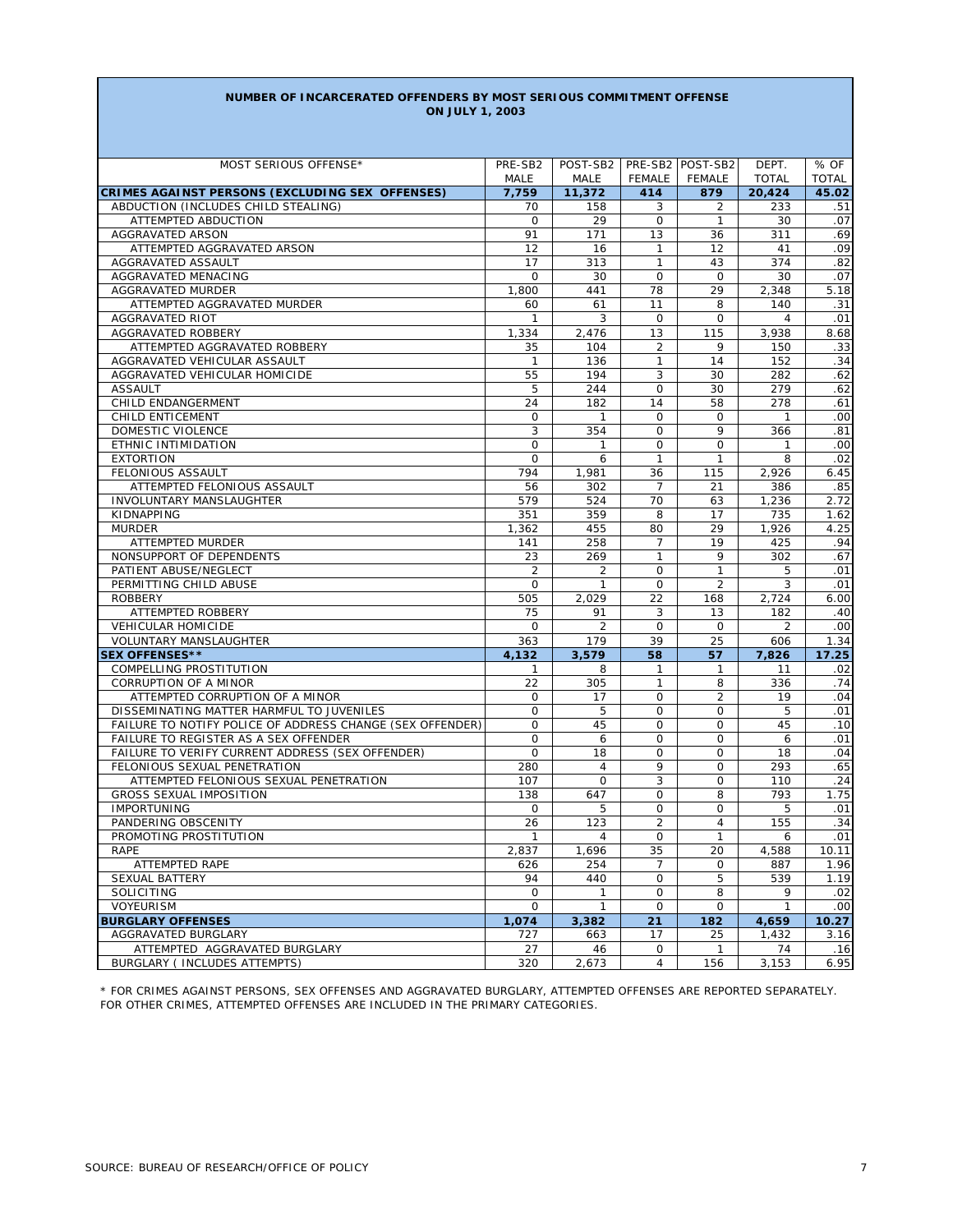#### **NUMBER OF INCARCERATED OFFENDERS BY MOST SERIOUS COMMITMENT OFFENSE**

**(continued) ON JULY 1, 2003**

| MOST SERIOUS OFFENSE                                   | PRE-SB2          | POST-SB2   PRE-SB2   POST-SB2 |                         |                         | DEPT.          | % OF         |
|--------------------------------------------------------|------------------|-------------------------------|-------------------------|-------------------------|----------------|--------------|
|                                                        | MALE             | MALE                          | <b>FEMALE</b>           | <b>FEMALE</b>           | <b>TOTAL</b>   | <b>TOTAL</b> |
| <b>MISCELLANEOUS PROPERTY OFFENSES</b>                 | 139              | 2,080                         | 16                      | 323                     | 2,558          | 5.64         |
| <b>ARSON</b>                                           | 16               | 42                            | 2                       | 7                       | 67             | .15          |
| BREAKING AND ENTERING                                  | 8                | 315                           | $\mathbf 0$             | 9                       | 332            | .73          |
| DISRUPTING PUBLIC SERVICES                             | 0                | 23                            | 0                       | 0                       | 23             | .05          |
| RECEIVING STOLEN PROPERTY                              | 29               | 717                           | $\overline{2}$          | 70                      | 818            | 1.80         |
| SAFECRACKING                                           | $\mathbf{1}$     | 34                            | 0                       | $\mathbf{1}$            | 36             | .08          |
| TAMPERING WITH COIN MACHINE                            | $\mathsf O$      | 8                             | $\mathbf 0$             | $\circ$                 | 8              | .02          |
| <b>THEFT</b>                                           | 82               | 859                           | 12                      | 229                     | 1,182          | 2.61         |
| UNAUTHORIZED USE OF PROPERTY                           | 0                | 2                             | 0                       | 0                       | 2              | .00          |
| UNAUTHORIZED USE OF VEHICLE                            | $\mathbf{1}$     | 26                            | $\mathbf 0$             | $\overline{4}$          | 31             | .07          |
| VANDALISM                                              | $\overline{2}$   | 54                            | $\mathsf{O}$            | 3                       | 59             | .13          |
| <b>DRUG OFFENSES</b>                                   | 247              | 5,586                         | 15                      | 562                     | 6,410          | 14.13        |
| ABUSING HARMFUL INTOXICANTS                            | 0                | 6                             | 0                       | 0                       | 6              | .01          |
| CORRUPTION OF ANOTHER WITH DRUGS                       | $\overline{7}$   | 43                            | $\mathbf 0$             | 6                       | 56             | .12          |
| DECEPTION TO OBTAIN DRUGS                              | $\mathbf 0$      | 29                            | $\mathbf{1}$            | 31                      | 61             | .13          |
| DRUG POSSESSION (FORMERLY ABUSE)                       | 17               | 3,107                         | 1                       | 308                     | 3,433          | 7.57         |
| DRUG PARAPHERNALIA                                     | $\mathsf O$      | 1                             | $\mathsf{O}$            | $\mathbf 0$             | $\mathbf{1}$   | .00          |
| FUNDING OF DRUG OR MARIJUANA TRAFFICKING               | 0                | 3                             | 0                       | $\mathbf{1}$            | 4              | .01          |
| ILLEGAL PROCESSING OF DRUG DOCUMENTS                   | $\mathbf{1}$     | 30                            | $\mathbf 0$             | 17                      | 48             | .11          |
| ILLEGAL MANUFACTURING OF DRUGS                         | 0                | 158                           | 0                       | 19                      | 177            | .39          |
| PERMITTING DRUG ABUSE                                  | $\mathsf O$      | 3                             | $\mathbf 0$             | 5                       | 8              | .02          |
| PREPARATION OF DRUG FOR SALE                           | $\mathsf O$      | 43                            | 0                       | 1                       | 44             | .10          |
| SALE OF COUNTERFEIT DRUGS                              | $\overline{2}$   | 51                            | $\mathbf 0$             | $\mathbf{1}$            | 54             | .12          |
| TAMPERING WITH DRUGS                                   | 0                | $\mathbf{1}$                  | 0                       | $\overline{4}$          | 5              | .01          |
| TRAFFICKING IN DRUGS                                   | 220              | 2,111                         | 13                      | 169                     | 2,513          | 5.54         |
| <b>MOTOR VEHICLE OFFENSES</b>                          | $\mathbf{o}$     | 251                           | $\mathbf{o}$            | 11                      | 262            | .58          |
| DRIVING UNDER THE INFLUENCE OF ALCOHOL/DRUGS           | 0                | 244                           | 0                       | 11                      | 255            | .56          |
| FAILURE TO EXCHANGE INFORMATION AFTER AN ACCIDENT      | $\mathbf 0$      | 5                             | 0                       | $\mathbf 0$             | 5              | .01          |
| MOTOR VEHICLE TITLE OFFENSE                            | $\mathbf 0$      | $\overline{2}$                | $\mathsf{O}$            | $\circ$                 | 2              | .00          |
| <b>FRAUD OFFENSES</b>                                  | 14               | 367                           | $\mathbf{1}$            | 146                     | 528            | 1.16         |
| <b>CRIMINAL SIMULATION</b>                             | 0                | 2                             | 0                       | 0                       | 2              | .00          |
| DEFRAUDING A CREDITOR                                  | 0                | $\mathbf{1}$                  | $\mathsf{O}$            | $\mathbf 0$             | $\mathbf{1}$   | .00          |
| <b>FORGERY</b>                                         | 6                | 293                           | 0                       | 123                     | 422            | .93          |
| ILLEGAL USE OF FOOD STAMPS<br><b>INSURANCE FRAUD</b>   | 0<br>$\mathsf O$ | 0<br>3                        | 0<br>$\mathbf 0$        | $\mathbf{1}$<br>$\circ$ | 1<br>3         | .00<br>.01   |
| <b>MEDICAID FRAUD</b>                                  | 0                | 2                             | 0                       | 0                       | 2              | .00          |
| MISUSE OF CREDIT CARD                                  | $\mathbf{1}$     | 20                            | $\mathbf 0$             | 10                      | 31             | .07          |
| MONEY LAUNDERING                                       | 0                | 7                             | 0                       | $\mathbf 0$             | 7              | .02          |
| PASSING BAD CHECKS                                     | 6                | 31                            | $\mathbf 0$             | 10                      | 47             | .10          |
| SECURITIES FRAUD                                       | 0                | 1                             | 0                       | $\mathbf{1}$            | 2              | .00          |
| SECURE WRITINGS BY DECEPTION                           | $\mathbf{1}$     | 0                             | $\mathbf 0$             | $\mathbf 0$             | $\mathbf{1}$   | .00          |
| TELECOMMUNICATIONS FRAUD                               | 0                | $\mathbf{1}$                  | 0                       | 0                       | 1              | .00          |
| <b>WORKERS COMPENSATION FRAUD</b>                      | 0                | 6                             | $\mathbf{1}$            | $\mathbf{1}$            | 8              | .02          |
| <b>FIREARM OFFENSES</b>                                | 60               | 707                           | 3                       | 38                      | 808            | 1.78         |
| CARRYING CONCEALED WEAPON                              | 22               | 173                           | 0                       | 7                       | 202            | .45          |
| ENGAGING IN CORRUPT ACTIVITY                           | 20               | 246                           | 3                       | 22                      | 291            | .64          |
| FIREARMS SPECIFICATION IN INDICTMENT                   | $\mathbf 0$      | 6                             | 0                       | $\mathbf 0$             | 6              | .01          |
| HAVING WEAPON WHILE UNDER DISABILITY                   | 14               | 141                           | O                       | 3                       | 158            | .35          |
| IMPROPER HANDLING/DISCHARGE OF FIREARM                 | 2                | 101                           | $\mathbf 0$             | 3                       | 106            | .23          |
| POSSESSION OF CRIMINAL TOOLS                           | 0                | 31                            | 0                       | 3                       | 34             | .07          |
| UNLAWFUL POSSESSION OF FIREARM/EXPLOSIVES              | $\overline{2}$   | 8                             | $\mathsf{O}$            | $\mathsf{O}$            | 10             | .02          |
| UNLAWFUL TRANSACTION IN WEAPONS                        | 0                | 1                             | 0                       | 0                       | $\mathbf{1}$   | .00          |
| OFFENSES AGAINST JUSTICE/PUBLIC ADMINISTRATION         | 32               | 1,689                         | $\overline{\mathbf{3}}$ | 157                     | 1,881          | 4.15         |
| <b>BRIBERY</b>                                         | 1                | 9                             | 0                       | 1                       | 11             | .02          |
| ESCAPE/AIDING ESCAPE                                   | 10               | 466                           | $\mathbf{1}$            | 41                      | 518            | 1.14         |
| <b>FAILURE TO APPEAR</b>                               | 3                | 38                            | 0                       | 7                       | 48             | .11          |
| <b>FALSIFICATION</b>                                   | $\mathbf{1}$     | 1                             | 0                       | $\mathbf{1}$            | 3              | .01          |
| HARASSMENT BY INMATE                                   | 0                | 8                             | 0                       | $\mathbf{1}$            | 9              | .02          |
| INCITING TO VIOLENCE                                   | $\mathbf{1}$     | 1                             | 0                       | $\mathsf{O}$            | $\overline{2}$ | .00          |
| ILLEGAL WEAPONS/DRUGS CONVEYANCE/CORRECTIONAL FACILITY | 0                | 33                            | 0                       | 10                      | 43             | .09          |
| IMPERSONATING PEACE OFFICER                            | $\mathbf 0$      | $\overline{2}$                | 0                       | 0                       | $\overline{a}$ | .00          |